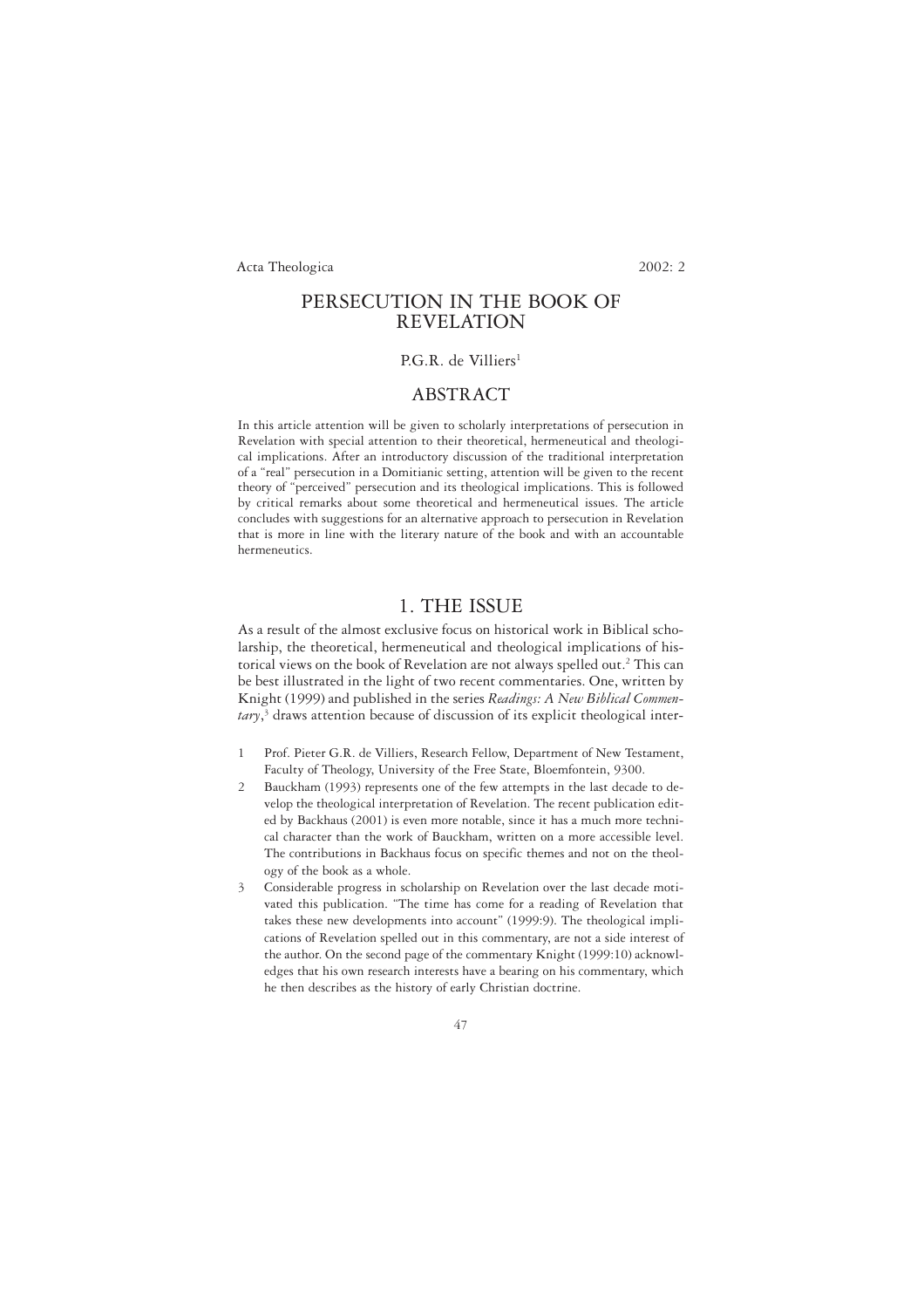est and contents.<sup>4</sup> When compared with the massive work by Aune (1997-1998) in the *Word Biblical Commentary* series, this commentary with its 183 pages seems minuscule. But in its theoretical and theological discussions it complements Aune's work, in which such reflections are indirect or lacking. Knight's remarks about the contemporary value of Revelation are especially interesting. They reveal the important place of theories and hermeneutics in determining the theological outcomes of interpretation.

In this article attention will be given to some theoretical, hermeneutical and theological facets of recent research on Revelation by discussing the motif of persecution in Revelation. This will include reflection on the newer crisis theory that Knight proposes as an alternative to the earlier established positions. It will be analysed and evaluated in the light of other, similar research on the issue and in terms of its theoretical, hermeneutical and theological impact. In a final part some critical remarks about aspects of these theories will be made and an alternative reading of persecution will be suggested.

## 2. THE TRADITIONAL PERSECUTION THEORY

The theory that the book of Revelation was intended to comfort its readers in their persecution by Romans in the time of emperor Domitian<sup>5</sup> and to motivate them to resist the absolutising tendencies of these Roman authorities was one of the most established research findings in New Testament studies, especially in commentaries that have been moulded in the tradition of the time historical approach.

The following excerpt from Van Hartingsveld (1985:1) will illustrate this.

The Revelation of John transfers us to the Roman empire under the rule of Emperor Domitian (A.D. 91-96). John exhorts Christians to remain faithful and comforts the church with the victory of God and the Lamb. Some believers have already been martyred, one of

- 4 He is the author of two publications on the *Ascension of Isaiah* (Knight 1995 & 1996).
- 5 Already suggested by Irenaeus in his *Adv. Haer*. 5.30.3. Even stronger are remarks by Sickenberger (1940:15) in his interesting commentary:

Nach dem Vorgange von Nero hat auch Kaiser Domitian, der sich *dominus et deus* nennen liess, gegen Ende seines Leben im Jahre 96 eine blutige Christenverfolgung angeordnet, von der wir allerdings nicht wissen, ob sie sich auch in Kleinasien ausgewirkt hat … In dieser Zeit des Kämpfens, Leidens und Hoffens der Christenheit fällt die Abfassung der Apk.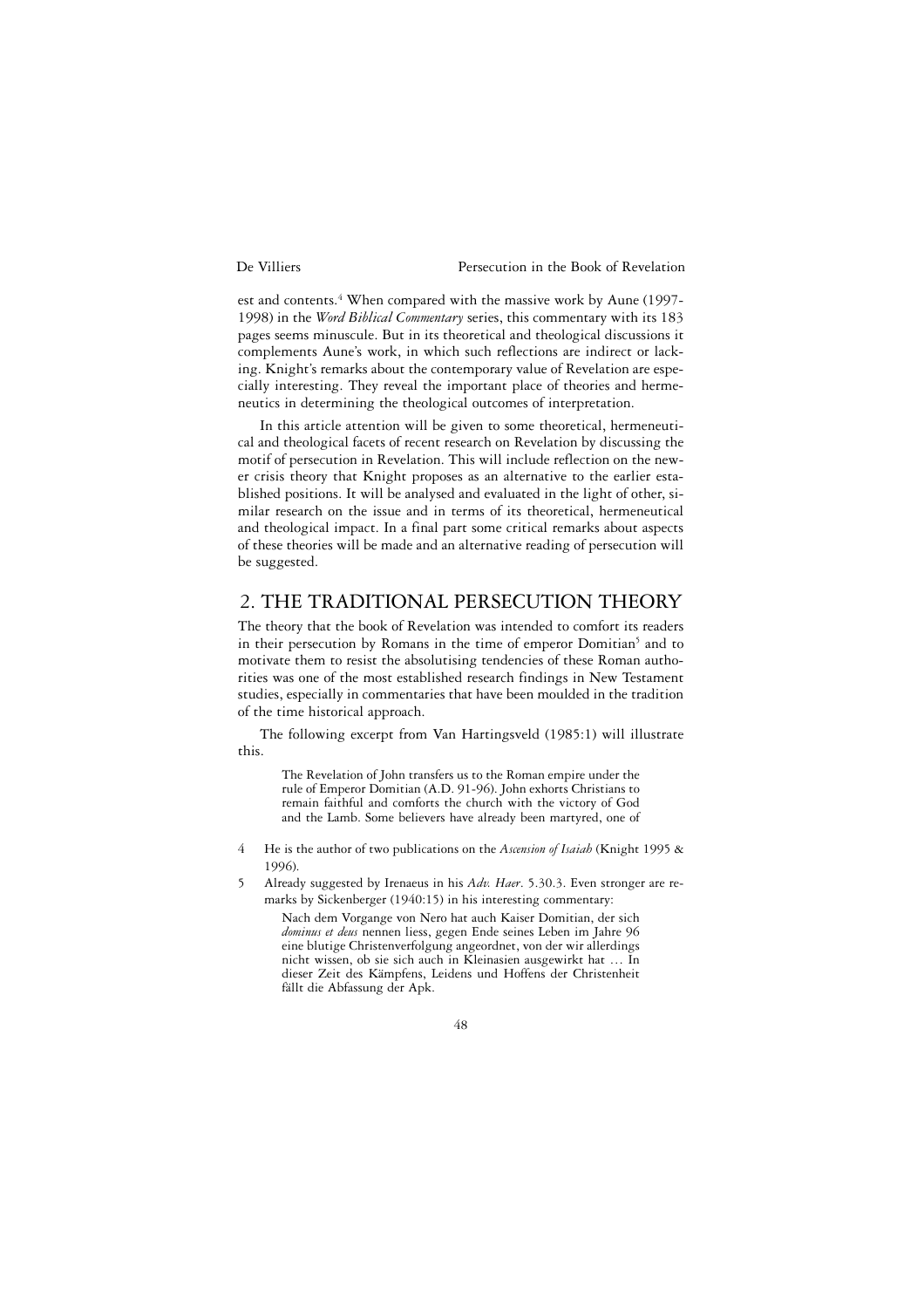whom Antipas, is mentioned by name (Rev. 2:13). John sees and hears the souls under the altar, who cry out for vengeance (6:9-10); he sees the souls of those who have been beheaded (20:4). The blood of saints and prophets has been shed (16:6). The woman sitting on the beast is drunk with the blood of the martyrs (17:6). The emperor had himself venerated as a god and anyone not co-operating had to fear the worst. But mighty Rome is sure to perish; God and his Anointed have the last word.<sup>6</sup>

Several historical events, people and institutions form the background for this view and promoted its widespread acceptance. There is, in the first place, a history of persecution by Roman emperors of which Christians were the direct victims or of which they were very aware. This included the wellknown and bloody persecution of Christians in Rome already as early as the time of the emperor Nero<sup>7</sup> who blamed Christians for the fire in the city in 64 A.D.8 This Neronic persecution framed historical interpretations of Roman Emperors and their rule in later times (e.g. of the rule of Domitian). This happened already in antiquity when Melito of Sardis singled out Nero and Domitian as two emperors who falsely accused Christians (cf. Eusebius, *Hist. Eccl.* 4.26.9), whilst Eusebius describes Domitian as the successor of Nero because of his persecution of Christians (*Hist. Eccl.* 3:17). With Nero begins a *Wirkungsgeschichte* of persecution that is linked with Domitian, so that the references to persecution in Revelation are commonly linked with them and, consequently, with an official and widespread action of the Roman Empire against Christians.<sup>9</sup>

6 Mounce (1977:31-36) places Revelation in the time of Domitian, linking it to his persecution of Christians who failed to participate in the imperial cult. He quotes Kümmel's *Introduction* as authority who wrote that under Domitian "persecution of Christians by the state on religious grounds took place for the first time" (Mounce 1977:33). He is reserved, though, as is clear when he adds later on:

Although the evidence for widespread persecution under Domitian is not especially strong, there is no other period in the first century in which it would be more likely.

This remark is an illustration how the reading of a text is directed by historical construction (instead, as is more meaningful, the other way round).

- 7 Cf. Suetonius *Nero* 16.2 and Tacitus' *Annals* 15.38, 44.
- 8 Aune (1997:lxvi).
- Collins (1984:100-101) wrote succinctly about the trauma that Nero's action against Christians created decades after the actual event. Her perspective is confirmed by the way in which the *Nero redivivus* tradition emerged and by the fact that this tradition was taken up so clearly in Revelation in Rev. 13 and 17.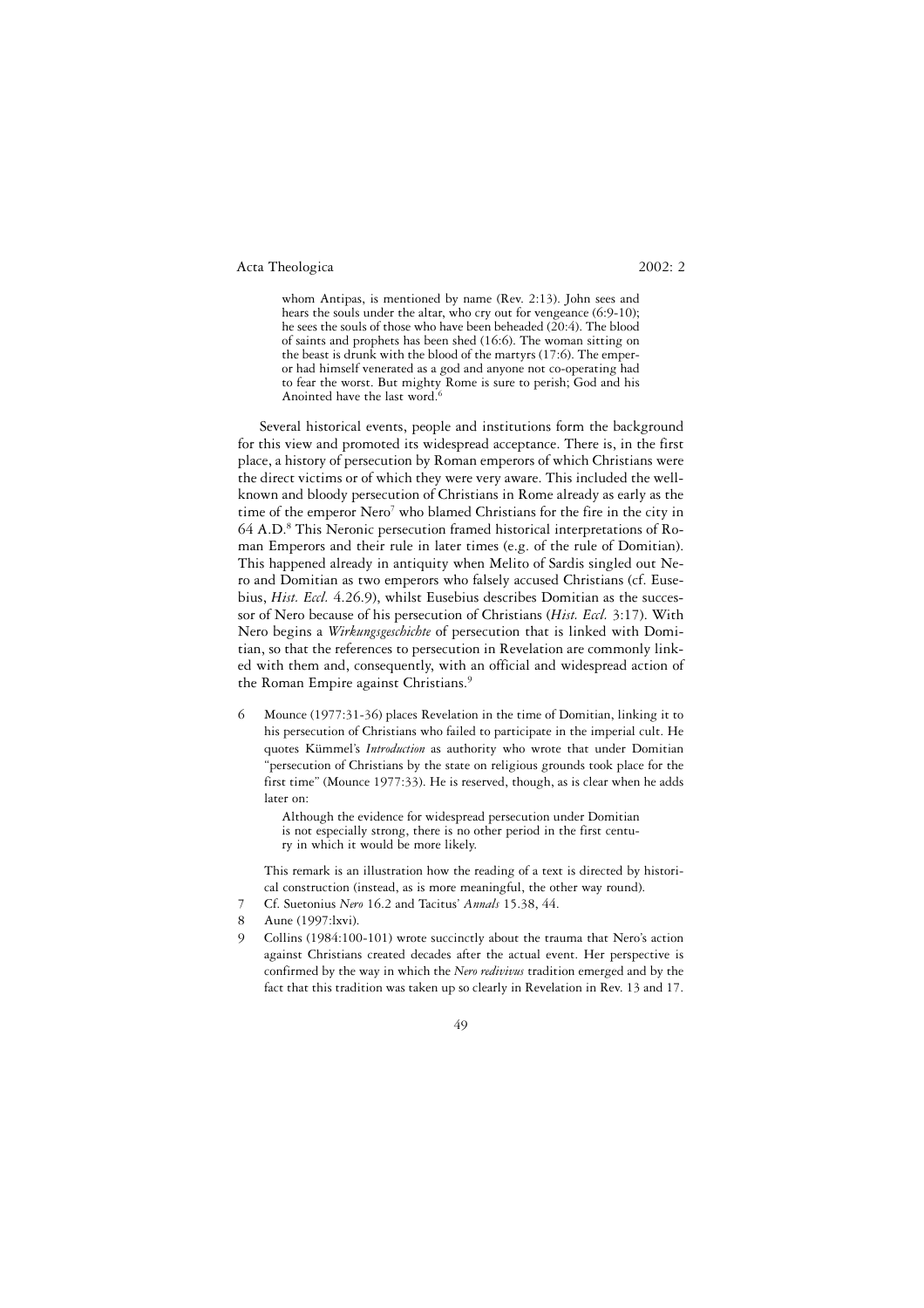So prominent is Nero in sources from this period and in the mind of commentators who have to interpret the information on persecution in Revelation, that some of them prefer to date it in his time.<sup>10</sup> Robinson (1976: 221-253) argued this position, claiming that the persecution in Revelation can only be understood in a Neronic context. A Neronic dating of the book obviously implies a re-evaluation of the Domitian position. Quite telling, for example, is Robinson's observation that nothing that Domitian did equalled the actions of Nero, so that Revelation with its strong sense of persecution would fit better in a Neronic context.<sup>11</sup> This example serves to illustrate the major impact of the events under Nero on later generations and on modern interpreters of that time and the book of Revelation. After Nero not much is needed to portray Domitian as an emperor who is the most probable candidate as persecutor of Christians. Historical information about his reign together with what is known about his violent and abusive personality were taken as sufficient indication that persecution took place under his rule (Aune 1997:lxvii). The extreme language of Revelation on persecution fits well in such a Domitianic context.

The emperor cult, $12$  secondly, also intensified the perceptions about Domitian persecution. The historical reconstruction of the emperor cult normally implies that it is deeply threatening, leading to the persecution and death of Christians. The emperor cult is then, in turn, linked to the figure of Domitian. Metzger (1993:15-16), for example, writes that he is the first ruler to have forced Christians to worship the emperor.

Finally, specific historical sources and witnesses were quoted to prove that Revelation was written in the time of the Emperor Domitian.<sup>13</sup> Irenaeus dated it in that time (*Adv. Haer.* 5.30.3), but another source, Eusebius,

Note also similar observations by Kiddle (1946:xxxviii-xl). He traces the earlier warning of latent persecution to Jewish Christians, to the figure of Antiochus Epiphanes and to Caligula's actions in the temple in Jerusalem.

- 10 The Neronic date was especially popular in the earlier phases of New Testament scholarship. It is only from the twentieth century that a Domitianic date became more popular. Note, for example, the position of the well-known "Cambridge trio" (Westcott, Lightfoot & Hort) as discussed by Mounce (1977:36).
- 11 Robinson uses other arguments for his early dating of the book. One of them is that the number for the beast (666) fits Nero best. Cf. also Bell (1978).
- 12 Cf. Swete (1909:civ-cv); Collins (1984:101).
- 13 Aune (1997:lxvi) describes the way in which the evidence, listed for the first time in Lightfoot's Apostolic Fathers, was taken over by many later commentaries without critical reflection.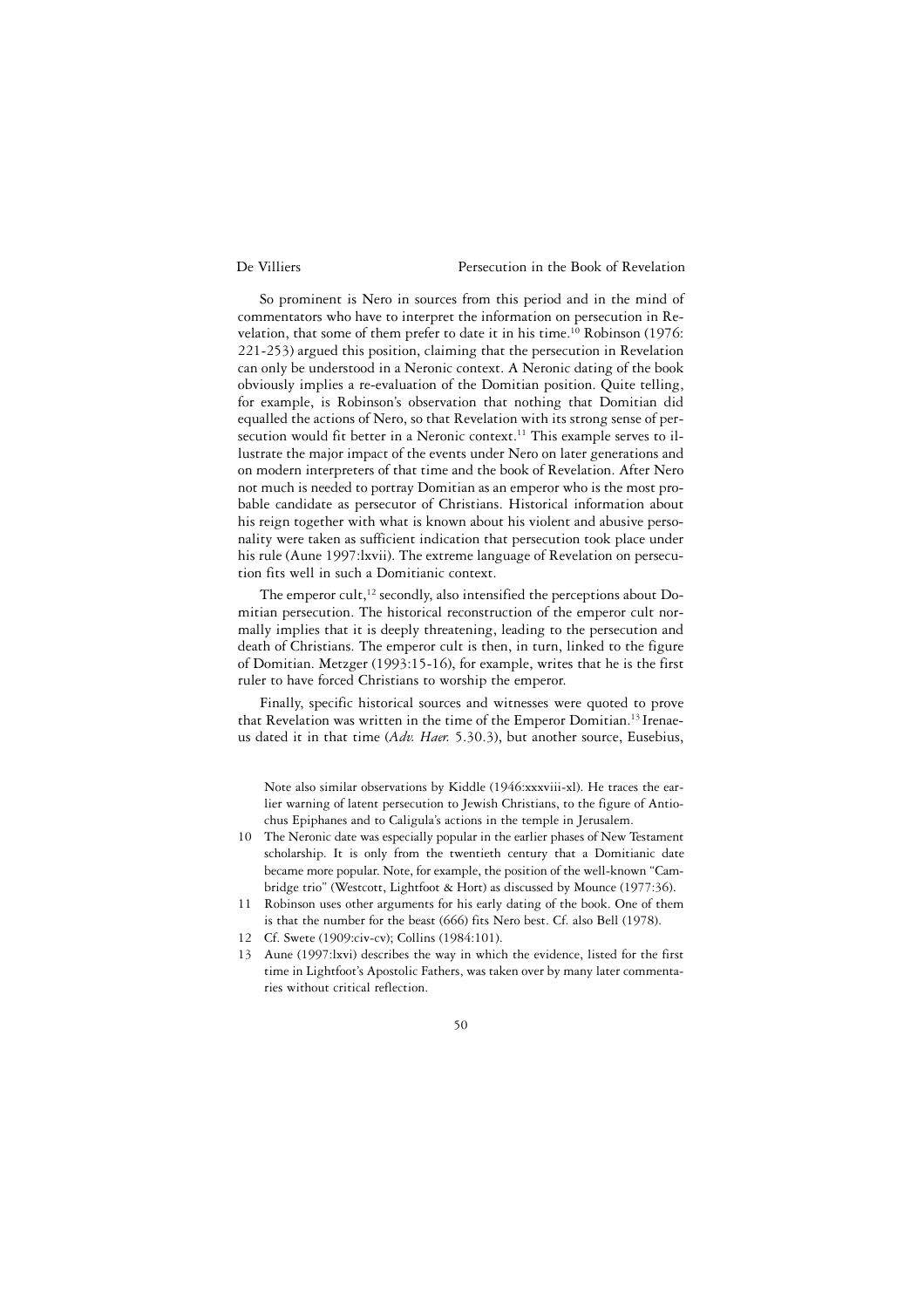describing the persecution under the emperor (in his *Hist. Eccl.* 3:17-20), also gave further cause to link Revelation to Domitian.

In all these attempts, the history and sources that portrayed a situation of persecution and that named Domitian as a major persecutor of Christians, together with the information in Revelation on the topic brought about a theory that established itself as almost unassailable. Revelation thus was seen as reflecting a situation in which the Roman Emperor Domitian violently persecuted Christians because of their faith.

## 3. DOMITIAN PERSECUTION REVISITED

In recent research on Revelation a major revision of the persecution theory has taken place. The revision related to the way in which Domitian has been portrayed as a persecutor of Christians and does not necessarily question the motif of and references to persecution in Revelation. It revised the link of this motif with Domitian, particularly because of the lack of evidence of an *official and active* policy of persecution in his time and on his authority.<sup>14</sup>

The arguments are based on a re-evaluation of the sources. Firstly, the prejudices at work in historical reports about Domitian are pointed out. The distorted picture of Domitian in some historical reports was the result of the desire of his opponents to score political points against him. Three leading authors (Tacitus, Suetonius and Pliny the Younger) emphasise his cruelty and autocratic behaviour in their writings in order to advance the cause of the senators with whom they had extensive political links and with whose cause they sympathised (Aune 1997:lxvii-lxviii).

It is noted, secondly, how other sources portray Domitian as a careful, moderate and incorrupt ruler. The situation before his reign is often contrasted with the improvements that he brought about and that characterised the times after him (Aune 1997:lxix).

- 14 An example of a popular commentary in which this new position is reflected, is Wall (1991:10) who writes:
	- Recent research, however, suggests that Rome did not single out Christianity for persecution; neither is there much evidence to confirm an empirewide effort to repress Christian worship.

Wall refers to Boring's 1989 commentary on Revelation. Piquant is the footnote in which he quotes Moffat on the insufficient evidence for a general Asiatic persecution, adding "a few drops of rain warn of an approaching storm" (1977:33; cf. also Kiddle 1947:xxxvii).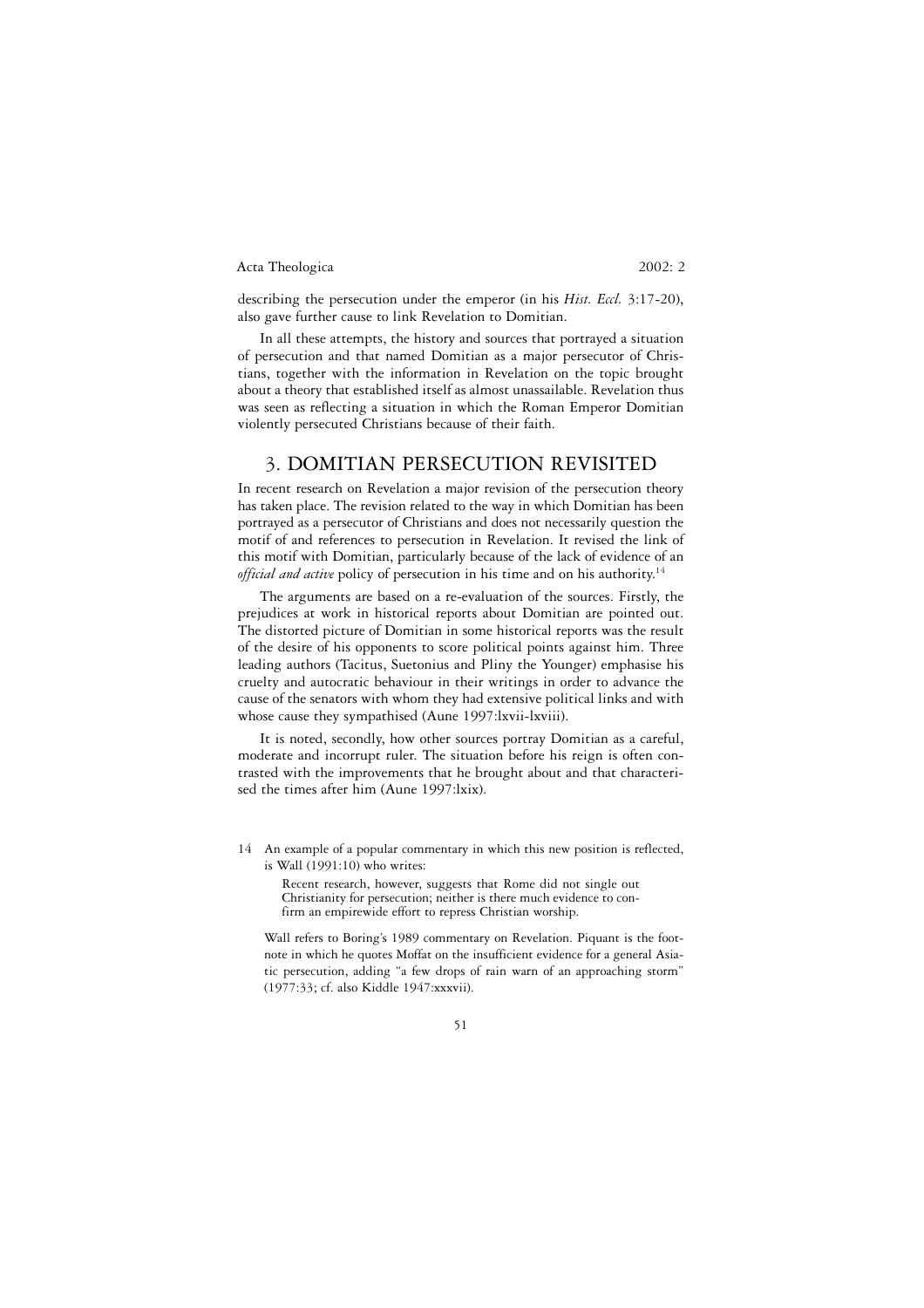It is also noted, thirdly, that there is no proof of any *official* persecution of Christians under Domitian, even if he did act extremely autocratically, repressing Roman senators and persecuting both Jews and Christians.15

A short digression about some of the roots of this revision is needed here. The argument about Domitian and an official policy of persecution should be seen in the context of a debate in the sixties of the previous century, when Croix, in a wider, historical context, investigated the persecution of the Christians in an essay that drew much attention, particularly in research on Revelation. He questioned existing theories on persecution, especially as an official action by the state, arguing that public opinion forced some sporadic actions of Roman authorities against Christians, mainly because they were perceived to be disrespectful to established religion in their refusal to participate in the cults. Their claims to exclusiveness created the tension that led their contemporaries to call for their punishment.<sup>16</sup>

Once these basic observations were being made, other historical studies followed that solidified the position that no official persecution of Christians under Domitian can be proven. This needs further explanation. Before this is done below, it is noteworthy that this revision of the Domitianic persecution which is essentially a historical enterprise, repeats the hermeneutical approach of the readings that preceded it: a historical reconstruction of Domitianic times is done and then studied in terms of its impact on the text of Revelation. The argument is circular: it is assumed that Revelation refers to a Domitianic situation, this situation is reconstructed historically (to reflect no official persecution) and Revelation is then read against the backdrop of this reconstructed history. The text remains a captive of historical reconstruction, as will become clear when one studies the way in which Revelation is reread in terms of its portrayal of the persecution of the faithful.

# 4. TEXTUAL REFERENCES TO PERSECUTION REVISITED

Once the Domitian link has been weakened and the conviction established that he was not guilty of any official persecution of Christians, the reading of the persecution passages in Revelation seems to be affected rather incisively. This happens in different ways.

- 15 Cf. esp. Collins (1984:69-70), who concludes, "There seems, therefore, to be no reliable evidence supporting the theory that Domitian persecuted Christians as Christians", and also Schüssler-Fiorenza (1989:415).
- 16 Cf. the discussion and references in Collins (1984:70-72). Aune (1997:lxvii) also refers to and quotes from Croix in his insightful comments.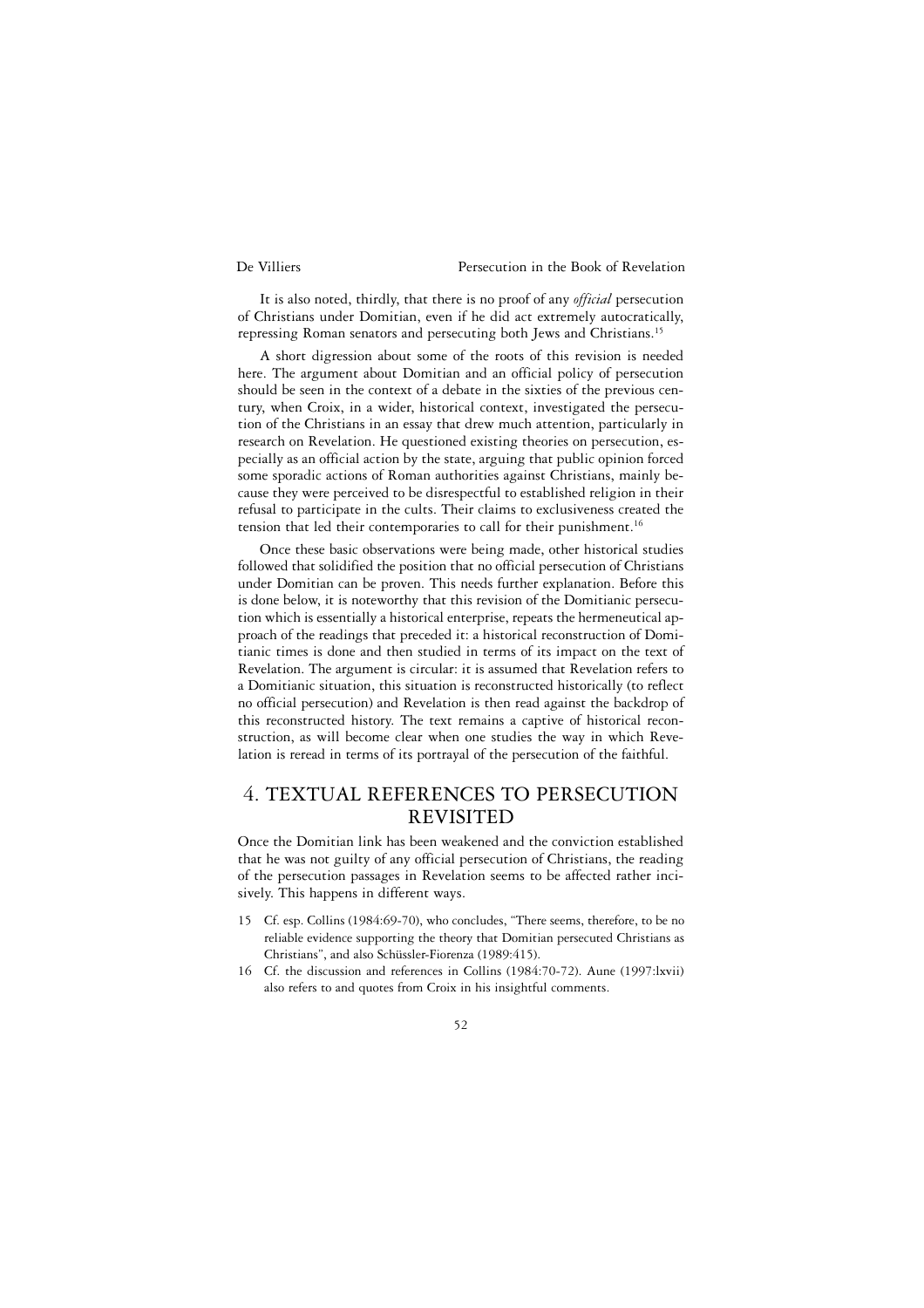In one of the more extensive discussions of persecution in Revelation, Collins (1984:70) argues that it provides "nothing more than an example of the usual sporadic repression suffered by the Christians in the first two centuries"17 and supports this statement by allowing only for a few passages in it to "look back on persecution in the past." They are Revelation 1:9 where John is said to have been banished because of his activities as a prophet and 2:13 where the death of Antipas is mentioned. It is doubtful whether the reference to Christians under the altar in 6:9-11 is referring to the past. All other instances refer to persecutions expected in the future. The two certain passages cannot be linked to official persecution and could have taken place "at almost any time in the first two centuries after the death of Jesus" (Collins 1984:71). Of other references to persecution in the book, it "seems safest to conclude that most … expresses the author's expectation of persecution."18

This rereading of the persecution motif in Revelation is intensified in Knight's interpretation of several seminal passages in Revelation:

(T)he internal evidence of Revelation hardly supports the view that the Apocalypse was addressed to a situation dominated by martyrdom. The only martyr mentioned by name is the Antipas of Rev. 2:13, and it is far from certain how this person died. The other references to martyrdom in Revelation are essentially symbolic and they must be judged in the wider context of the imagery that the Apocalypse constructs. The threat of widespread martyrdom is significantly unconfirmed by the letters to the seven churches which, if anything, indicated that the Apocalypse was addressed to a situation dominated by complacency and not by guilt (Knight 1999:22).

According to him, John's banishment to Patmos (Rev.1:9) does not reflect persecution. He went there on a (form of) retreat, that is, to receive a prophetic revelation (Knight 1999:21, 38).19 The reference to Antipas in Revelation

17 She adds:

It is doubtful that the emperor cult was forced upon Christians at any time during the first and early second centuries, including the reigns of Domitian and Trajan. The book of Revelation cannot be understood as a response to a new initiative against the Christians taken by Roman authorities (1984:71).

- 18 Kiddle (1946:xxxvii) is one of many others who recognised this important fact without toning down the importance of persecution in the book.
- 19 How radical this interesting observation is, becomes clear when one considers the many theories that kept researchers busy about the nature of the assumed banishment of John. For an example, cf. Collins (1984:102-103). All these dis-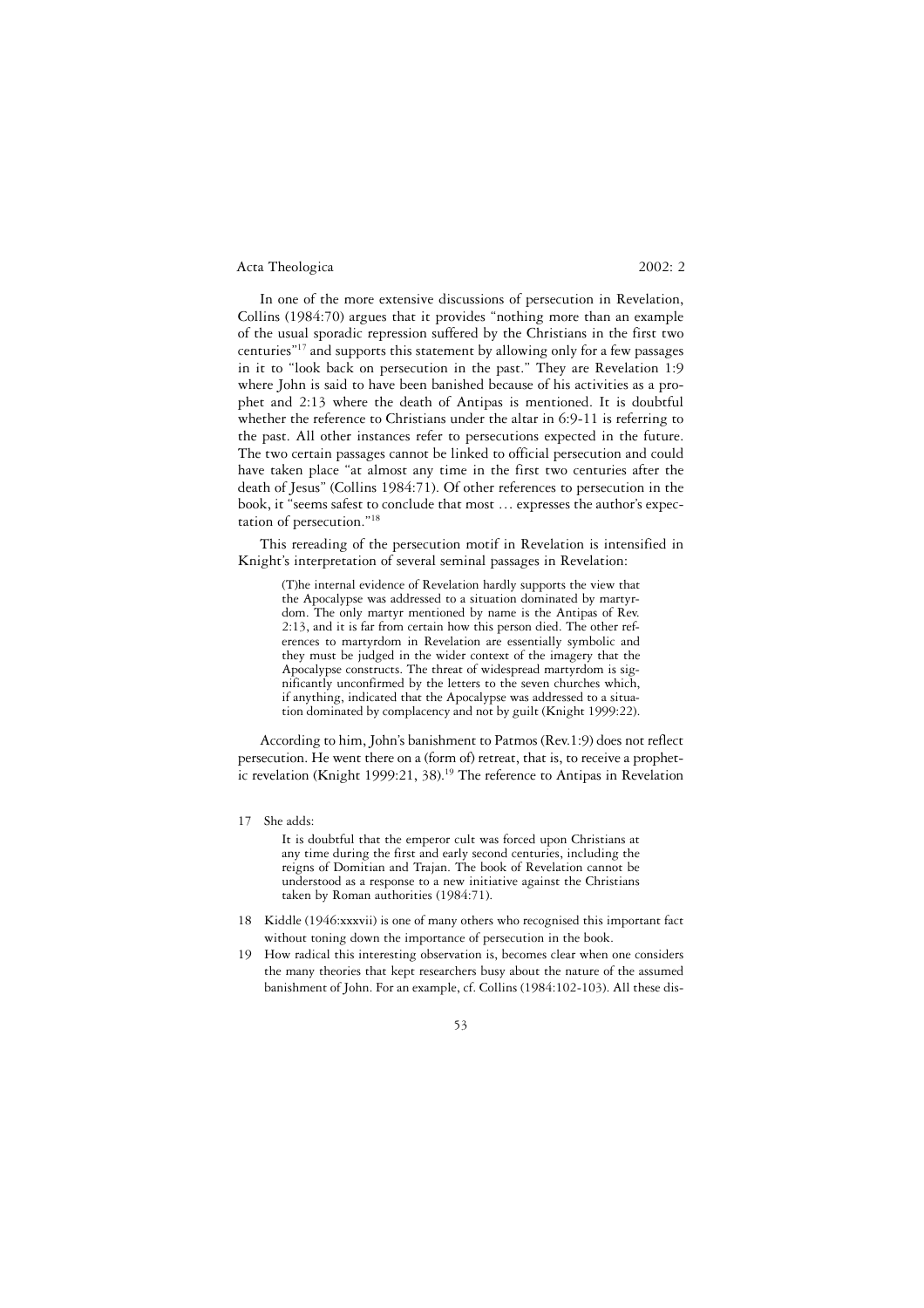2:13 "contains the only named and documented instance of martyrdom in the Apocalypse", but it is significant that in Pergamum, the "absolute blackspot in the churches addressed" only one martyr is mentioned (Knight 1999:46). The imprisonment of some Smyrnean believers alludes to impending suffering. Suffering as a familiar feature in eschatological tradition is mentioned because in John's view the believers "are not suffering enough. A church that is doing well must be warned not to slip" (Knight 1999:45). References to Jewish opponents that imply harsh action of exclusion against Christians are read symbolically: "synagogue of Satan" and false Jews (Rev. 3:9) denote

a pattern of behaviour and not primarily an ethnic and religious identity…. John here casts the faithful Christian in the role of the 'true Jew' and presents Christians opposed to his position as 'the synagogue of Satan' and 'false Jew' (Knight 1999:53; cf. further below).

This revision of the persecution motif reflects an interesting hermeneutical shift. Knight, leaning heavily on his understanding of the allusive and ambiguous symbolism of Revelation, stresses repeatedly that there is not a simple line from the symbols in the text to a historical situation. Whilst others would see the nightmarish Imperial Cult as a main threat behind many utterances, and, especially behind the second beast, he finds no textual evidence of compulsory sacrifices to the emperor that may have caused persecution. Revelation 13:14 (Knight 1999:99) is one of the few, if not the only, reference to the imperial cult in this book, he observes.<sup>20</sup> Miracles by the second beast criticise the divinisation of emperors, "but we should beware of confusing John's rhetoric with the actual situation addressed" (Knight 1999:99). The same caution is evident when he discusses the notoriously difficult Revelation 17:10-11 with the reference to seven kings. He finds it impossible to identify the kings. "The language is primarily symbolic and mythological and it does not necessarily offer a full historical precision" (Knight 1999:118).

cussions are suspended by a simple alternative and seemingly legitimate reading of Revelation 1:9.

(The tradition that John had been banished to Patmos must itself be banished from the exegesis of the Apocalypse as unsupported by external and internal evidence. [Knight 1999:38]).

But cf. further below. Knight's reading is not a new insight, though, since Saffrey (1975), amongst others, also questioned the view that John was banished to Patmos, stating that he withdrew for a prophetic experience. Cf. also Bauckham (1993:4).

20 Aune (1997:lxiv) points out how the significance of the emperor cult generally has been overemphasised.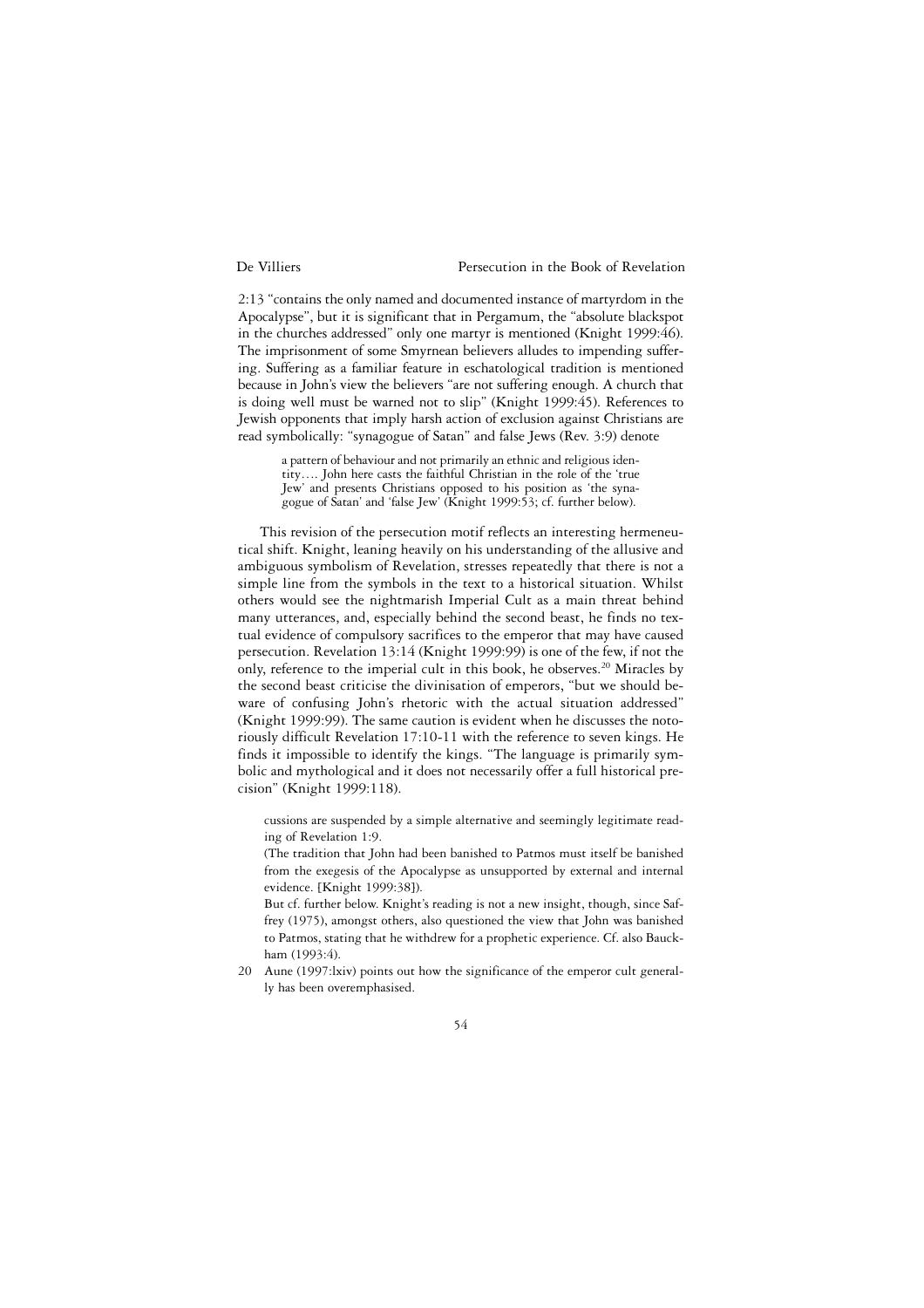Knight's commentary reflects sensitivity for literary matters, as is clear from this understanding of its symbolism and as is also evident from the way in which he analyses the book. This does not mean that he neglects the historical context of the book.<sup>21</sup> He has, on the contrary, fixed views on the history of Revelation, as will be clear from the discussion below. He does, however, create a greater gap between the text and its historical context than is usually the case, at the same time limiting the historical reconstruction that is undertaken by scholars in terms of the text. The text plays a more prominent and directive part in his own work, not only on an intuitive level by limiting the reconstructive work, but also in the theoretical reflections on the symbolic nature of the text as literary work. This shift is an important step forward in the ongoing interpretation of Revelation.

Whilst Knight's hermeneutical observations are positive, questions about the way in which he comes to certain conclusions about persecution in the text, need to be answered. But before this is done, some remarks must be made about a new theory that is developed in terms of the revised readings of the persecution motif in Revelation.

## 5. THEORIES OF PERCEIVED PERSECUTION

As a result of the revision of persecution passages in the book, a new theory about the origins of the book developed. Collins (1984:166) argued that Revelation should not be understood as a response to "an external crisis due to some recent historical or social change." The book is deeply embedded in the world in which Christians found themselves. The presence of foreign, Roman rulers, tension with Jewish groups, the religious, social, economic and political situation of western Asia Minor, as well as the world-view of the author and addressees produced a crisis. Christians began to differ about their response to their social world.

In other words, external and internal factors contributed to the origins of Revelation. On the one hand there is upheaval and pressures within the social world of the author that created some form of deprivation, whilst, on the other hand, there was a particular religious perspective that steers the experience of deprivation.

A new set of expectations had arisen as a result of faith in Jesus as the Messiah and of belief that the kingdom of God and Christ had been established. It was the tension between John's vision of the

21 For example: although the Roman Empire is involved in some way in Revelation 17, John's vision is not set "against Rome' world domination in any limited sense," but condemns the whole social order of his time (Knight 1999:118).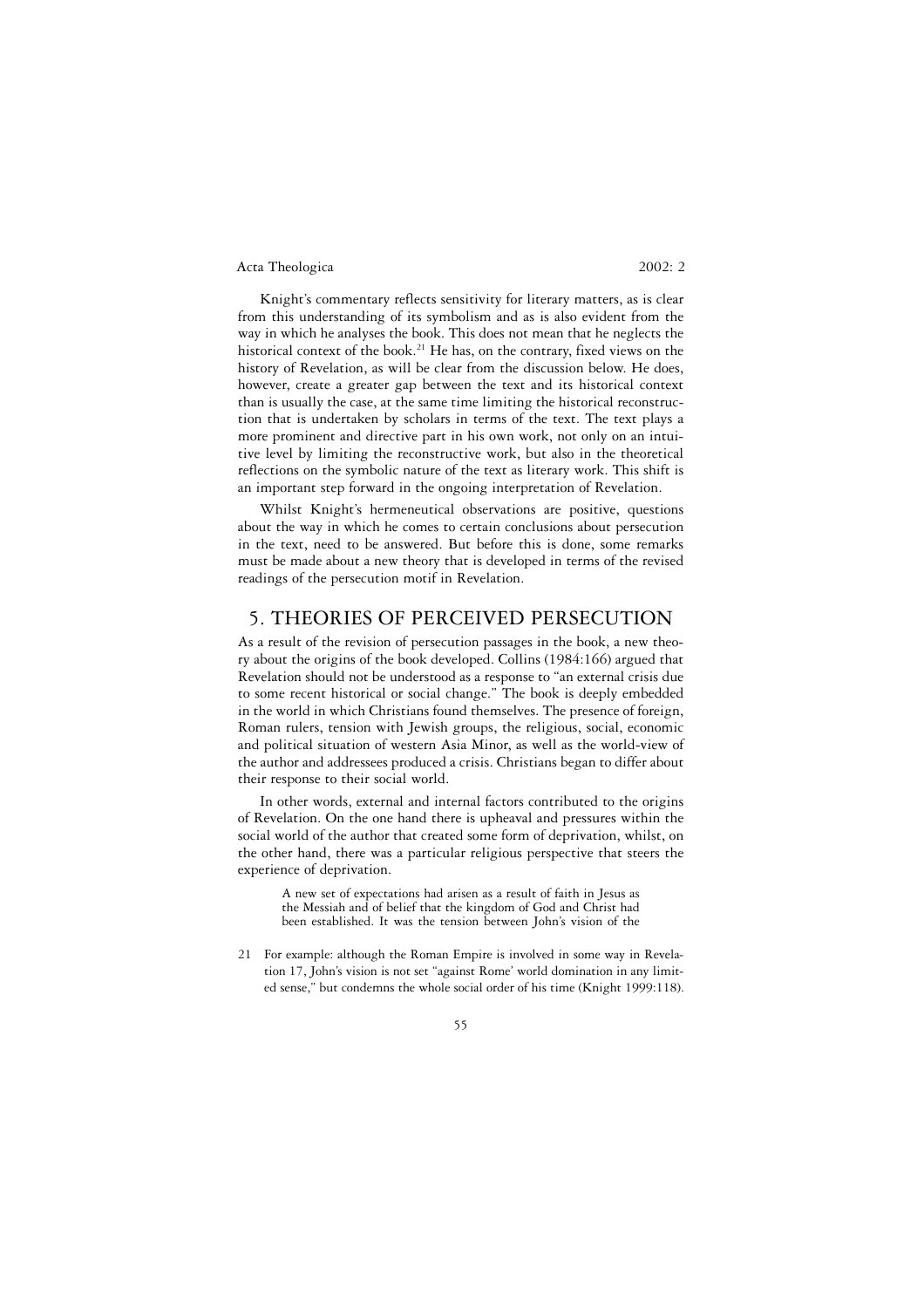kingdom of God and his environment that moved him to write his Apocalypse (Collins 1984:106).

Although diverse aspects of an external situation converged to put extensive pressure on some Christians, Revelation was essentially the result of psychological stress within a small group. Collins (1984:73) remarks briefly during her discussion of the nature of the persecution, that

(T)he book of Revelation cannot be understood as a response to a new initiative against the Christians taken by Roman authorities. *A more plausible view of its function is that it was written to awaken and intensify Christian exclusiveness, particularly vis-à-vis the imperial cult* (my emphasis).

Thus, the book does not reflect a real persecution as was thought previously by New Testament scholars. It tells of the inner feelings of a community that their situation has taken on crisis dimensions that require a radical response from the faithful and require withdrawal from it. Others had to be brought on board of this exclusive group that drew clear social boundaries between them and the others. This was done by accentuation and developing the feelings of crisis. Though the crisis roots somewhere in external factors also, it is ultimately of the making of specific individuals.

This theory is developed further and sometimes rather idiosyncratically by Knight (1999:28). He argues that Revelation reflects internal struggles in Asian congregations on the issue of social integration with their pagan context. He thus develops a well-known theory of L. L. Thompson<sup>22</sup> that the author of Revelation *created* a crisis consciousness to demarcate social boundaries between his readers and their pagan neighbours, practically requiring them "to be a sectarian countercommunity in the midst of an unbelieving world" (Knight 1999:29, 154). In the process of doing so, Knight argues, the author makes those who do not support him and his followers into enemies.

With these remarks the previously established position in New Testament scholarship that reconstructed a "real" world behind the text in which the Roman emperor Domitian persecuted Christians, is replaced by a reconstruction of what the author of Revelation experienced as his world. What happens in the text and in the mind of the author does not necessarily overlap with the "real" world. Perceptions and experiences of the world are given explanatory power.

22 Cf. his *The Book of Revelation: apocalypse and empire*. Collins also refers to Thompson's work, but in a first article that is a precursor to the later more extensive publication (1984:82).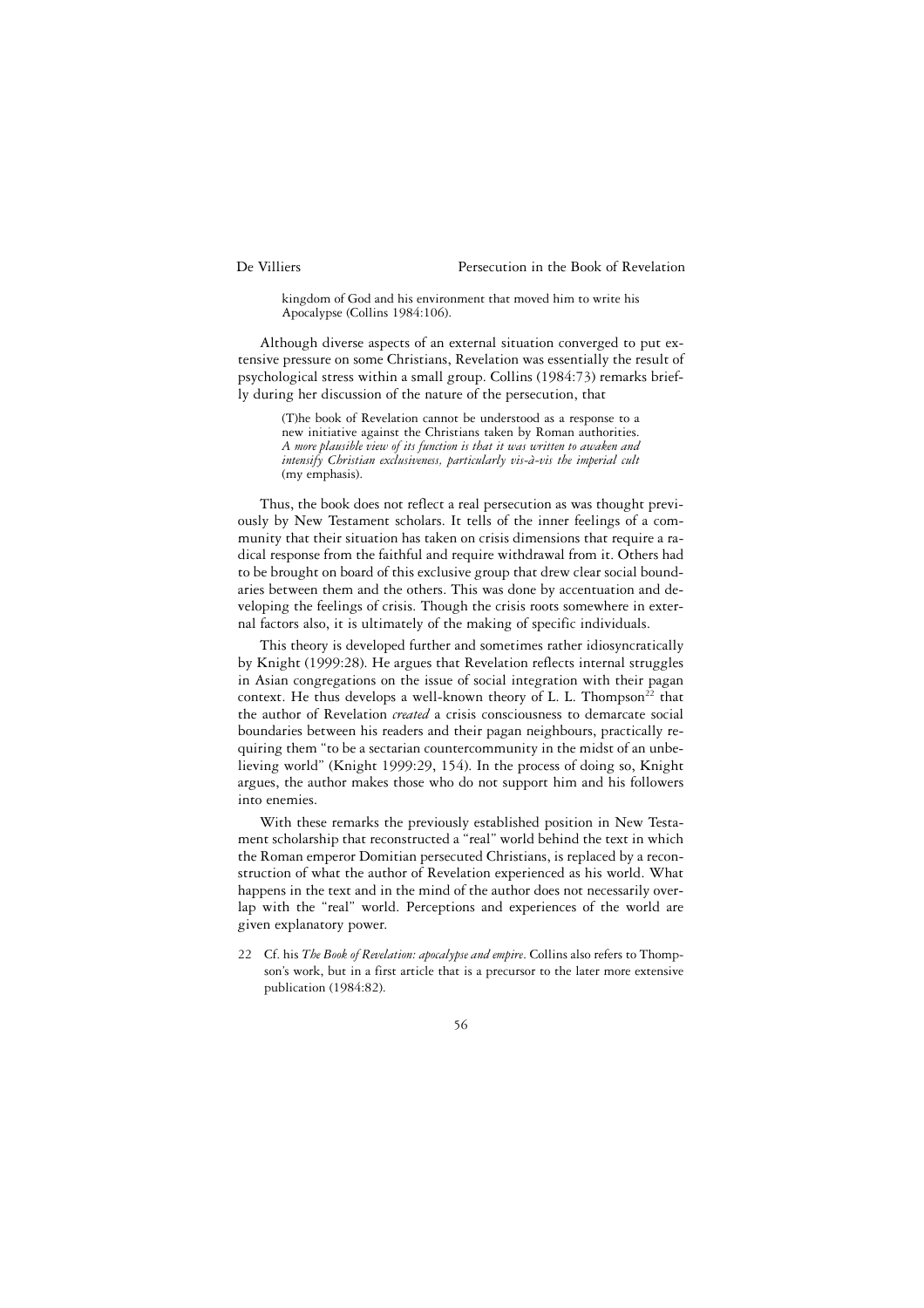# 6. THE THEOLOGICAL IMPLICATIONS OF THE PERCEIVED PERSECUTION THEORY

Of special significance are the theological consequences of this theory of perceived persecution. Collins, for example, spells out these implications of her theory in the conclusion of her book when, discussing the perceived crisis in which the expectations of John and his followers stand in conflict with their social reality, she draws attention to the aggressive and violent way in which this is done.

This aggression has two sides. On the one hand it is constructive in so far as Revelation succeeds in resolving tensions in a way reminiscent of Aristotle's theory on catharsis.23 The harsh and violent passages in the book have a psychological function of releasing the feelings of tension. His resolution of tension is, however, also destructive. John dehumanises people by dividing them in two opposing camps and denigrating those not on his side.

Collins describes several attempts in the history of research to come to terms with the violent nature of the book. These attempts seek justification of the dehumanising language of Revelation in its oppressive and exploitative world. Of significance here is her response to Barclay.<sup>24</sup> Barclay mentions the extreme and exploitative lifestyle of the city as one of the reasons why it is justly made an object of vengeance in the book. In similar vein, Schüssler-Fiorenza is quoted when she refers to the outcry of the saints in Revelation 6:9-11 by saying,

many exegetes label this outcry as un-Christian and contrary to the preaching of the gospel only because they themselves 'do not suffer unbearable oppression and are not driven by the question for justice' (Collins 1984:170).

Collins's criticism of these attempted explanations illustrates the force and implications of her crisis-theory:

As we saw in Chapter 3 (about the perceived crisis), there is little justification for Barclay's excuse of 'terrible suffering'. Likewise, it is doubtful that Schüssler-Fiorenza can base her defense, as she attempts to do, on the assumption that John and his hearers were suffering 'unbearable justice and oppression' (Collins 1984:170).<sup>25</sup>

- 23 Gager (1975) is known as the scholar who developed this perspective in terms of Levi-Strauss's work on myth.
- 24 He "has struggled most deeply with the harsh language" (Collins 1984:168).
- 25 Collins (1984:170) continues to discuss the subordination of love to justice in the text, as she formulates it, adding that "(T)he question is whether the circumstances at the time of writing justified" this.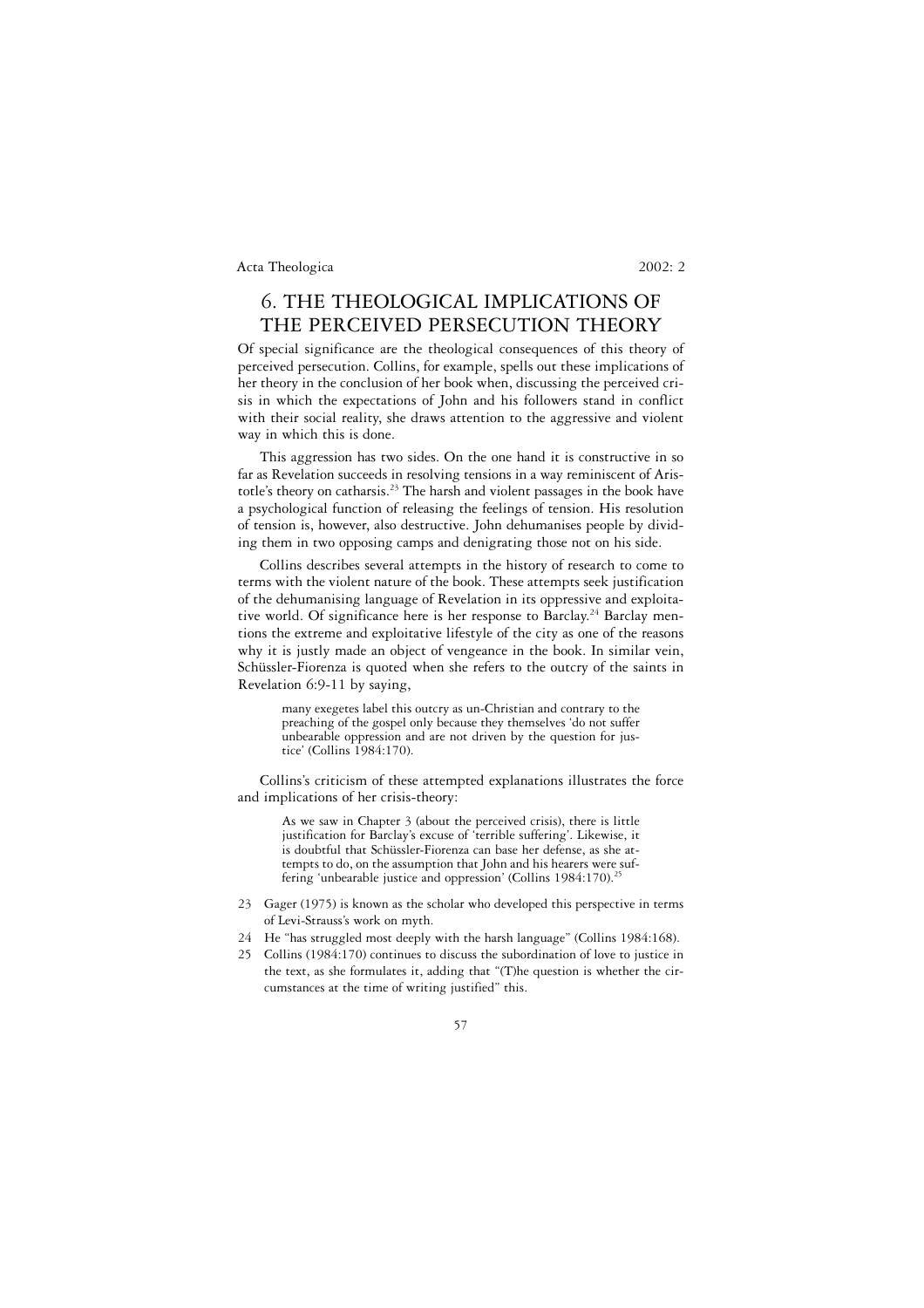In her own historical portrayal, the conviction that John's writing does not overlap with "external" reality" has far-reaching effects for Collins' view of its theology. Her historical portrayal of a situation in which Domitian did not officially persecute Christians determines the theoretical and theological outcome incisively. That Revelation is about perceptions makes the aggression and violence in the text so much more unacceptable and problematic. Because the crisis was shifted to the level of perceptions in the historical analysis, the language of the book is offensive and theologically questionable.

According to Collins, then, the resolution of this conflict cannot provide a model for similar actions in the present. To discern the role of Revelation today one needs to read the book critically in terms of the values of humanisation, justice and love (Collins 1984:165-167) that imply, among others, that one should not dehumanise opponents. The theology of the book thus has limited value, mainly because of the extreme way in which the author perceived his situation and expressed it in his text.

Equally reserved is Knight when he works out the theological implications of his own reading of Revelation (1999:29). He finds the sectarian mindset and the confusing outlook of the author main stumbling blocks. John found social integration of Christians with the pagan world in the Pauline sense out of the question. He was strictly against adopting pagan practices. His instruction to his followers to isolate them from their social world was tantamount to a call to become a sectarian countercommunity. He guided his flock, already in the minority, deeper into the wilderness of seclusion. In this he was close to the absolute sectarianism of the Qumran community that represents the logical conclusion of John's own position.

In evaluating the *Wirkungsgeschichte* and theological significance of Revelation, Knight states that it is an open question whether Revelation contributed to the survival of Christianity in the seven cities. Revelation as a sectarian book

requires careful handling in any discussion of the place of the church in the world that might be undertaken today (Knight 1999:29).

He therefore thinks further reflection is needed on a "provocative" comment of Bauer about the extremely confused religious outlook of the apocalyptist.

There is also room for doubt as to whether the apocalyptist, with his extremely confused religious outlook that peculiarly mixes Jewish, Christian and mythological elements and ends in chiliasm, can be regarded in any sense as an intellectual and spiritual leader of an important band of Christians in western Asia Minor (Knight 1999:29).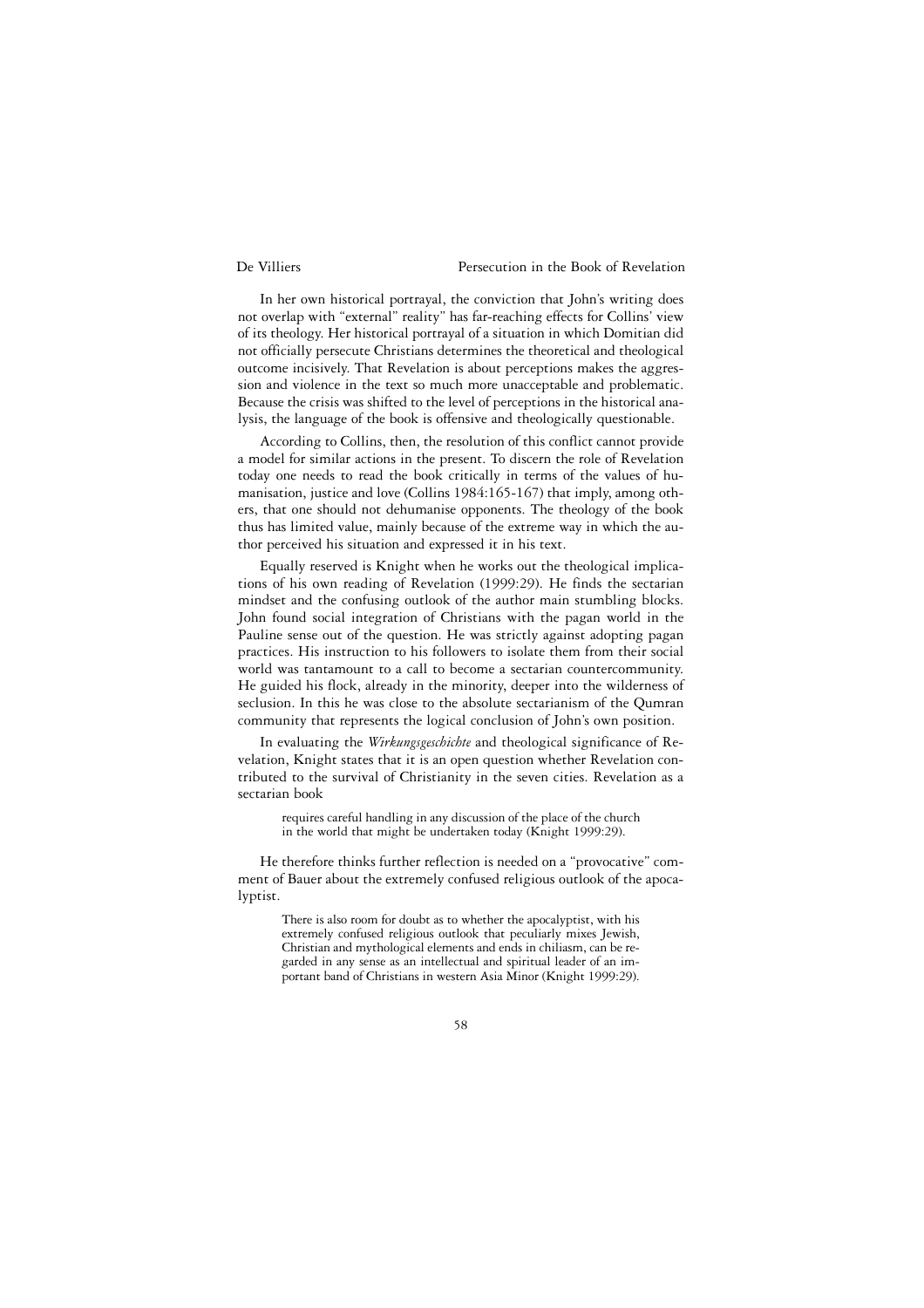With this observation, the full circle has been drawn from a reconstruction of a historical situation that lacks the "real" persecution that was traditionally suggested in scholarship, to the text of Revelation that lacks the prominent motif of persecution that was delineated in revisionist research on the book, to an evaluation of a confused author as belonging to a sectarian minority that set itself on a path of irrevocable withdrawal and isolation from other Christians. These remarks illustrate how powerful historical reconstructions can influence theological observations. How legitimate these observations and their underlying theories are now need further scrutiny.

## 7. CRITICAL OBSERVATIONS

The crisis theory will make sense to readers who feel that a crude persecution theory is often imposed on the text and who recognise the problem of the lack of evidence for official persecution in Domitianic times. Whether this explains the nature of the text and its context adequately, now needs further reflection.

## 7.1 Persecution as a leading motif in the text

A first question is whether the motif of persecution that appears throughout the book can be toned down, spiritualised as fictive language or moved so radically to the level of the experience of a particular author as is being done in the crisis theory.

There can be little doubt that the motif of persecution is a leading motif in the book. This is clear right from the outset. The self-description of John at the beginning of the book (Rev. 1:9) introduces the motif of persecution in several ways. John characterizes himself as their brother "who share with you in Jesus the persecution and the kingdom and the patient endurance" (συγκοινωνός έν τη θλίψει και βασιλεία και υπομονη έν 'Iησού). The triad, qualifying the noun (co-sufferer) and joined together by the preposition  $\epsilon v$ , frames the middle word ("kingdom") with the two other descriptions of persecution and perseverance — both important motifs in the rest of the book. Both words in the frame, persecution and perseverance, refer to a situation of oppression. Both are repeated later on in the book. With this triad at the beginning of the book, the tone is set for the rest of Revelation.

The prominence of the motif is further confirmed by the difficult and harsh situation that the seven churches are said to face in Revelation 2-3. The worst forms of persecution are mentioned explicitly in the letter to Smyrna where their affliction, poverty, imprisonment and the possible death of some (Rev. 2:9-10) are mooted, followed in the letter to Pergamum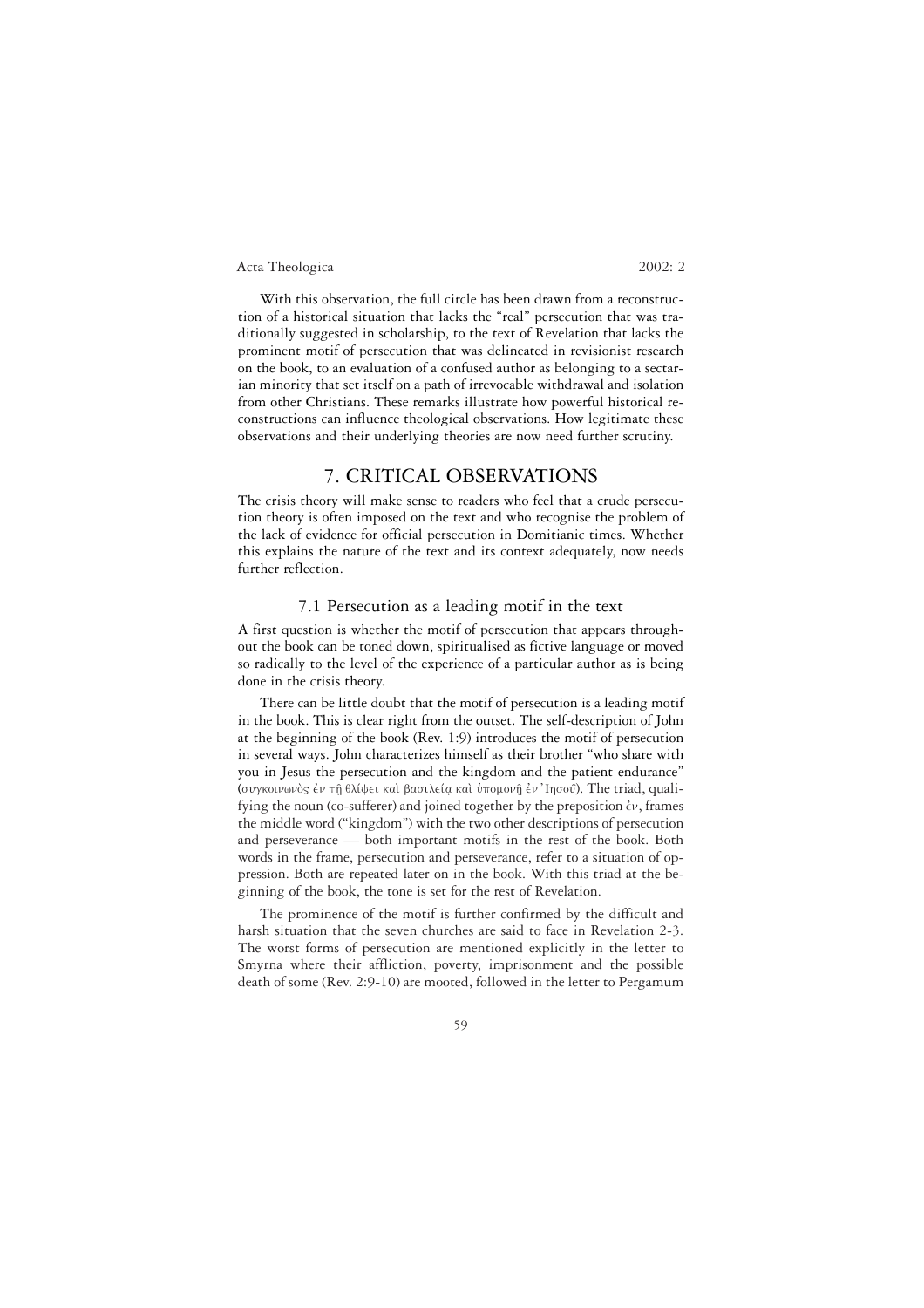by the reference to the killing of Antipas (Rev. 2:13). Jews and other Christians are explicitly listed as opponents.26 The letters also stress how important perseverance is in such a setting and speak positively about the future of those who overcome.

In the rest of the book persecution is mentioned at crucial points. At a crucial point, the witnesses in Revelation 6:9-11 ask for vengeance because they had been slaughtered for the word of God and the testimony they had given. Their cry is answered amongst others in Revelation 11, where the two witnesses are killed by the beast (Rev.11:7), but are resurrected (Rev. 11:11) and in several other chapters and incidents in the book. The story of the witnesses is at the same time an example of the opposition and consequences of those who face and challenge evil with their testimony. After the eviction of the dragon from heaven, a loud voice in heaven (Rev.12:11) announces the coming of salvation because he has been conquered by the blood of the Lamb and by the word of the testimony of "our comrades" (Rev. 12:10). In Revelation 16:6 a further answer is given in that the judgement of God is brought about because of the shedding of the blood of the saints and the prophets (cf. 17:6). In a climactic phrase in Revelation 18:24 the city is said to be judged, amongst others, because it contains the blood of the saints and the prophets, but also of all who have been slaughtered on earth.

This analysis confirms that persecution cannot be regarded as a minor issue in the book, whilst it is hard to conceive of such an overriding theme being merely a matter of the perception of an individual, as is suggested in the crisis theory. That is why, in a recent publication on Revelation, Backhaus (2001:18-25) speaks of a "tiefgreifende Krise" in which Christianity found itself at the time of the writing of this book. He associates the book with an external and internal crisis. The external crisis is typical of a minority in so far as it reflects cultural pressures, social limitation, sporadic attacks, legal actions (e.g. exile), imprisonment and even capital punishment. Internally the church faced divisions regarding life in a pagan context. Rejecting the notion of a perceived crisis theory, Backhaus (2001:20) correct-

26 Knight, strangely explaining references to "synagogue of Satan" and to false Jews (Rev. 3:9) as denoting "a pattern of behaviour and not primarily an ethnic and religious identity" (Knight 1999:53), does acknowledge elsewhere, however, that the Jewish opponents could relate to Jewish opposition to Christians commonly found throughout the empire (Knight 1999:44). If this is so, how does one convincingly prove that the "false Jews" of Revelation 2:9 refer to "Christians who refuse to do what Johns says" rather than to such groups?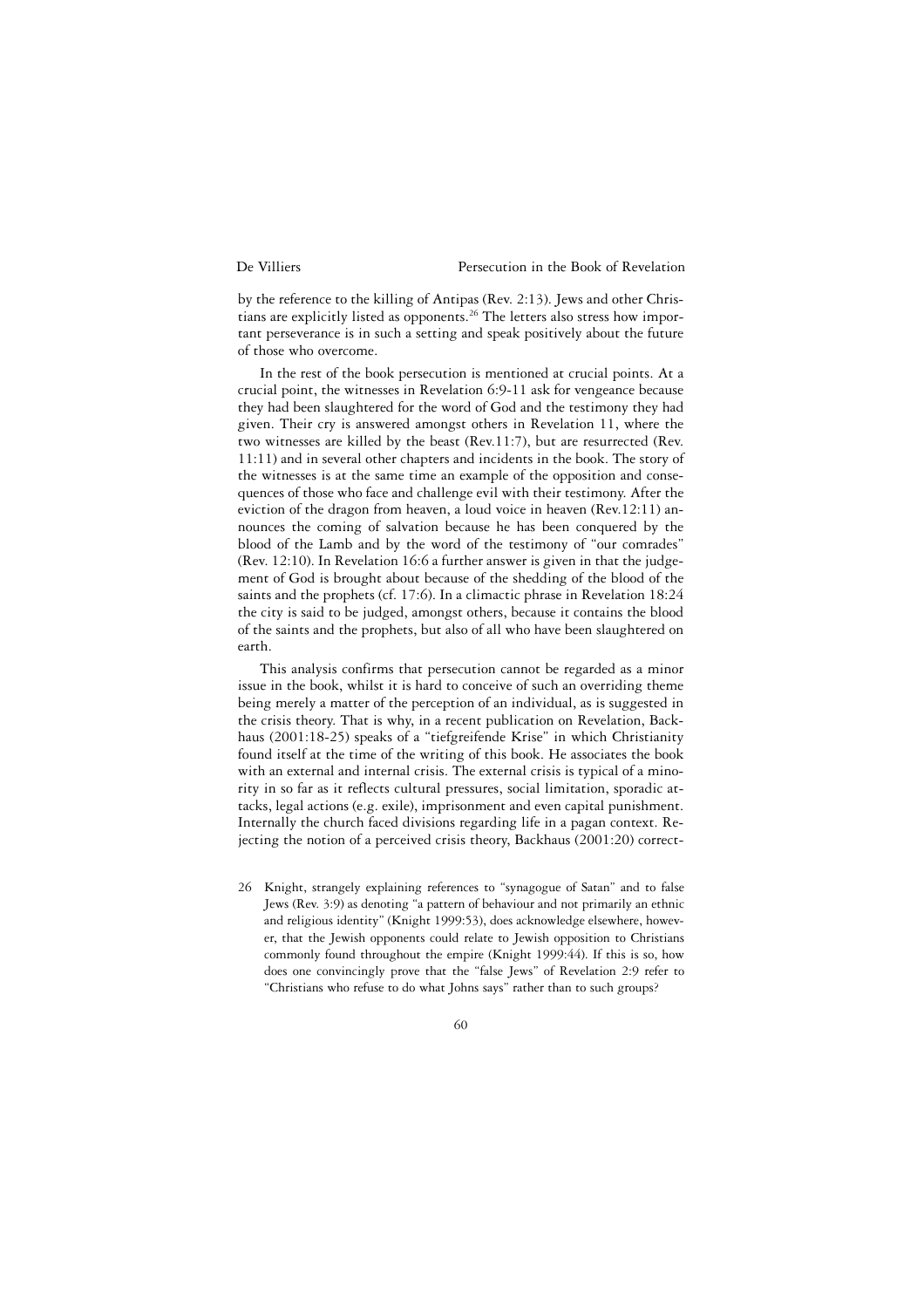ly draws the attention to the closing, that is "the one who conquers"-formula at the end of each of the seven letters that reflects a context in which Christians faced real threats from their opponents. The realities of the emperor cult and the action of Jewish groups in the Roman Empire certainly also contributed to this serious situation. In such a situation the church is under deadly attack (Rev. 6:1-8; 12; 13; 17), involved in a struggle for life and death, called to follow the Lamb wherever He goes (Rev. 14:4) and to be with Him (Rev. 17:14).

### 7.2 A multifaceted portrayal of persecution

The second problem about the crisis theory is that it is reductionist in nature, leading to the "relatively simple" message of Revelation being seen as a call to readers of the book to "stand their distance" from the pagan world (Knight 1999:55-56). Such a message seems not less reductionist than the readings that interpret the book as a prophecy against Roman opponents who persecute the church.

The notion of persecution is more complex than is suggested by such remarks. This is clear from the several parties that oppose the church and that contribute to the persecution of the faithful. The book is also about more than the mere physical aspects of persecution. It interprets the forces behind the persecution, discusses the different forms that persecution takes throughout history, spells out its comprehensive consequences and investigates ways in which to respond to the persecution. The complexities of the letters and of the book in general, with its positive and negative symbols and their many possible references seem to require a more comprehensive explanation than is given by the crisis theory.<sup>2</sup>

Knight, in discussing the meaning of the two witnesses, notes that John does not name them "perhaps to tease his readers into thought." He adds quite perceptively that

his silence means we cannot be sure that the witnesses' identity is precisely restricted to the two figures mentioned (i.e. Moses and Elijah). Symbolism comes first in the Apocalypse; identification follows behind (Knight 1999:86).

Sentences further, he adds that these symbols "make a point on one level which can (and does) have meaning on a range of other levels." Teasing the reader to think and having many meanings, are tantalising suggestions about

<sup>27</sup> Cf. e.g. also the important remarks by Bauckham (1993:15). Collins (1984) does more justice to the complexities of persecution.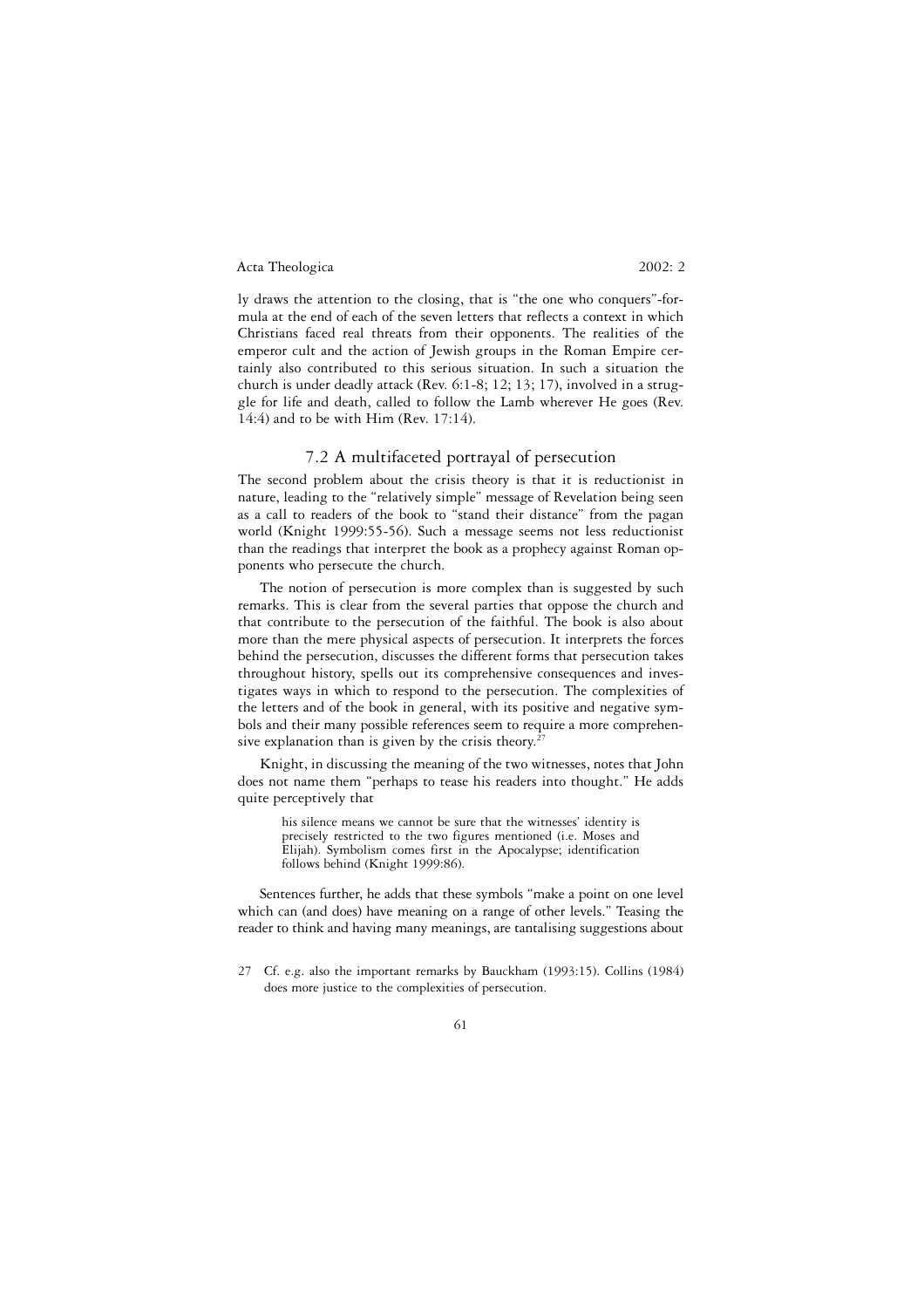the "fertile" mind and text of John, supporting and developing a growing belief that John's symbolism is much more complicated than simply (and allegorically) referring to obvious Roman matters, issues and institutions, as has often been suggested in scholarly research. Since the motif of persecution is developed by so many symbols, it follows that John wanted his readers to engage constructively and imaginatively with it on many levels. It is unconvincing to reduce this engagement to attempts to social withdrawal.

Kowalski (2001:76), in her description of the situation of the seven churches, also drew attention to the special nature of the language used by the author. Though one can draw a concrete profile of the churches, they are

durch die Verwendung metaphorischer Sprache von einer grossen Offenheit geprägt, die Aktualisierung ermöglicht. Die Bilder wollen bei den Leser/-innen aller Zeiten eine produktive Kreativität freisetzen, die zur persönliche Auseinandersetzung mit der prophetischen Kritik des Johannes und schliesslich zu einer entschiedenden Bindung an Christus und einer an ihm orientierten Lebenspraxis führen soll.

These remarks should not be read as if John wanted to write a text in which he spoke about a particular situation from which certain principles or insights could be extracted for application by his readers in their own situation. John himself is working creatively with his own situation, producing several layers of meaning. His text cannot be reduced to a "simple message" about social withdrawal.

## 7.3 The directive role of the text in interpretation

These observations about the prominence of the persecution motif in Revelation need not imply a return to the older theory about a "real" persecution. That theory is problematic since it reduces the text effectively to reflect a "real" situation obfuscating the directive role it fulfils in interpretation.

To investigate persecution in Revelation in terms of "real" persecution during the reign of Domitian (like in the traditional approach) is a logical outcome of a historical critical way of reading a text and particularly of the tradition in New Testament Studies to regard a book as communicating a message about a specific situation to readers in order to influence their behaviour. The crisis theory that questions the reality of the persecution also depends on such an approach. Both these theories move from a reconstructed historical context to the text itself.

This is in itself not a problem. The use of historical work is necessary in order to promote responsible readings and avoid irresponsible interpreta-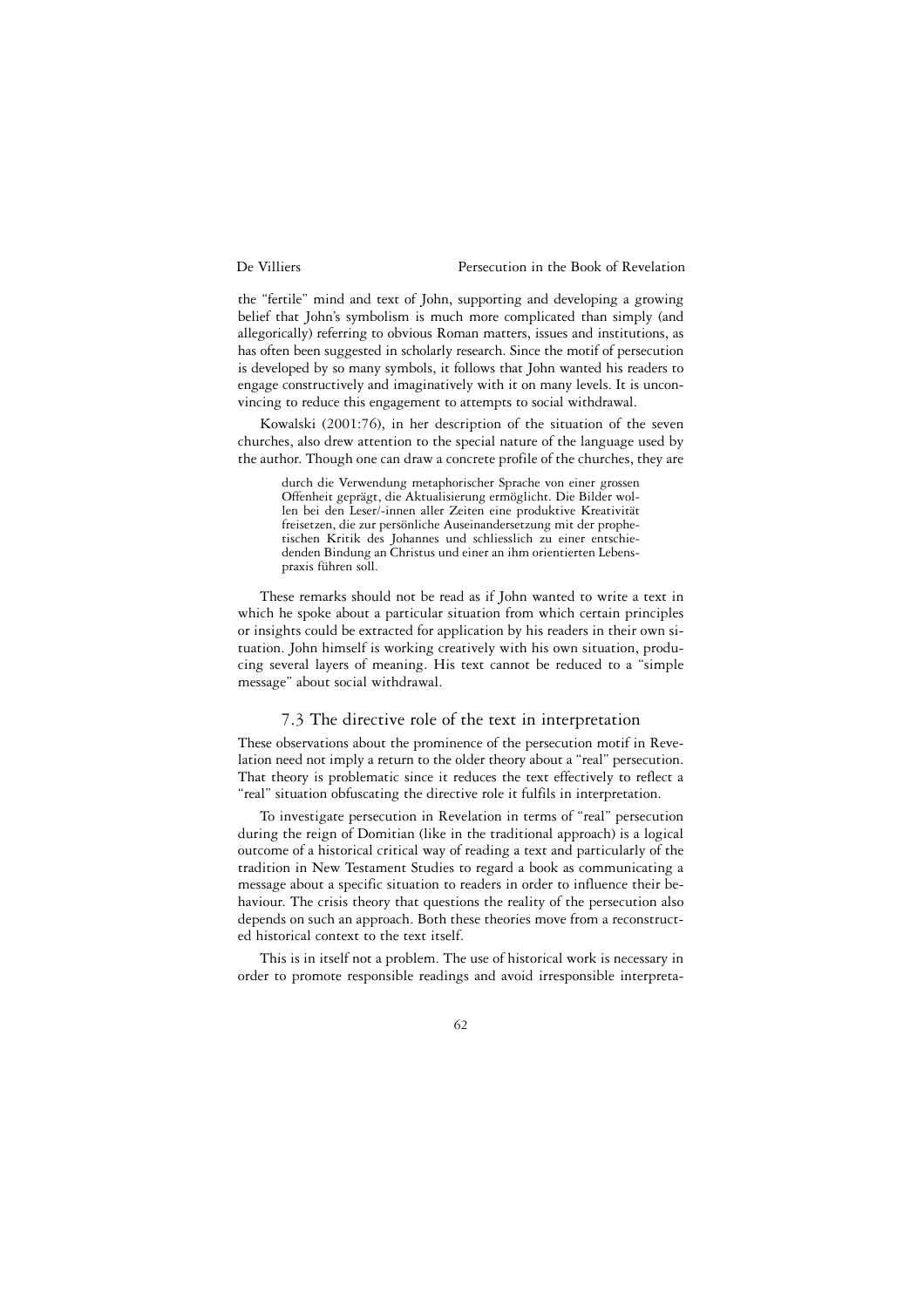tions of texts. It only becomes problematic where the directive role of the text in the process of interpretation is neglected.

The problem goes deeper, though. Historical work on Revelation has been deeply influenced by the ongoing attempts to place the book in the context of the Roman Empire and its opposition to the Christians. There can be little doubt that Revelation is firmly embedded in this world and that the author assembles the building blocks of this text from this particular historical and social context. But is it legitimate to restrict the author and the church of the first century to this history and to reduce his text to become a window on this world? Respect for the literary character and integrity of the text may lead as in another, less allegorical manner,  $28$  away from simple equations between a text and a presumed historical context.

This alternative approach can be explained in terms of the way in which historical scholarship reduced Revelation to a prediction of events that will unfold as the persecution of Domitian continues and that will end with the destruction of the Roman Empire. Sickenberger (1940:25) observed that the attempts to link the seven mountains and kings in Revelation 17:9-10 to Rome and its emperors rest on the assumption that the book is a warning against the emperor cult.<sup>29</sup> These chapters should then also be taken seriously when they predict the downfall of Rome. But we know from history that "Rome" was not destroyed as predicted in the book, which implies that John's prophecy was false.<sup>30</sup> In this instance the historical approach fails to do justice to the understanding of the text.

The literary character of the book also pleads against a facile interpretation of the book in terms of a reconstructed history.<sup>31</sup> The nature of the book suggests that the author wanted to keep his distance from a particular historical situation. Whilst the situation under Domitian may have pro-

- 28 "Allegorical" is used in the sense of having one historical referent, after which the meaning is exhausted.
- 29 The same assumption is also at work in the crisis theory that interprets the book as a warning against social integration and compromise.
- 30 This would question its inclusion in the canon, since the early church was aware of how unacceptable false prophets were.
- 31 There is a strong need for a proper appreciation of the literary character of Revelation. Note, for example, how Stuckenbruck (1995:270-271) tones down the interpretation of the refusal traditions in which angel veneration is rejected as a specific invective against outsiders because these traditions are at home in a literary context. Note especially his discussion about the socio-historical situation and symbolic world (1995:31-41).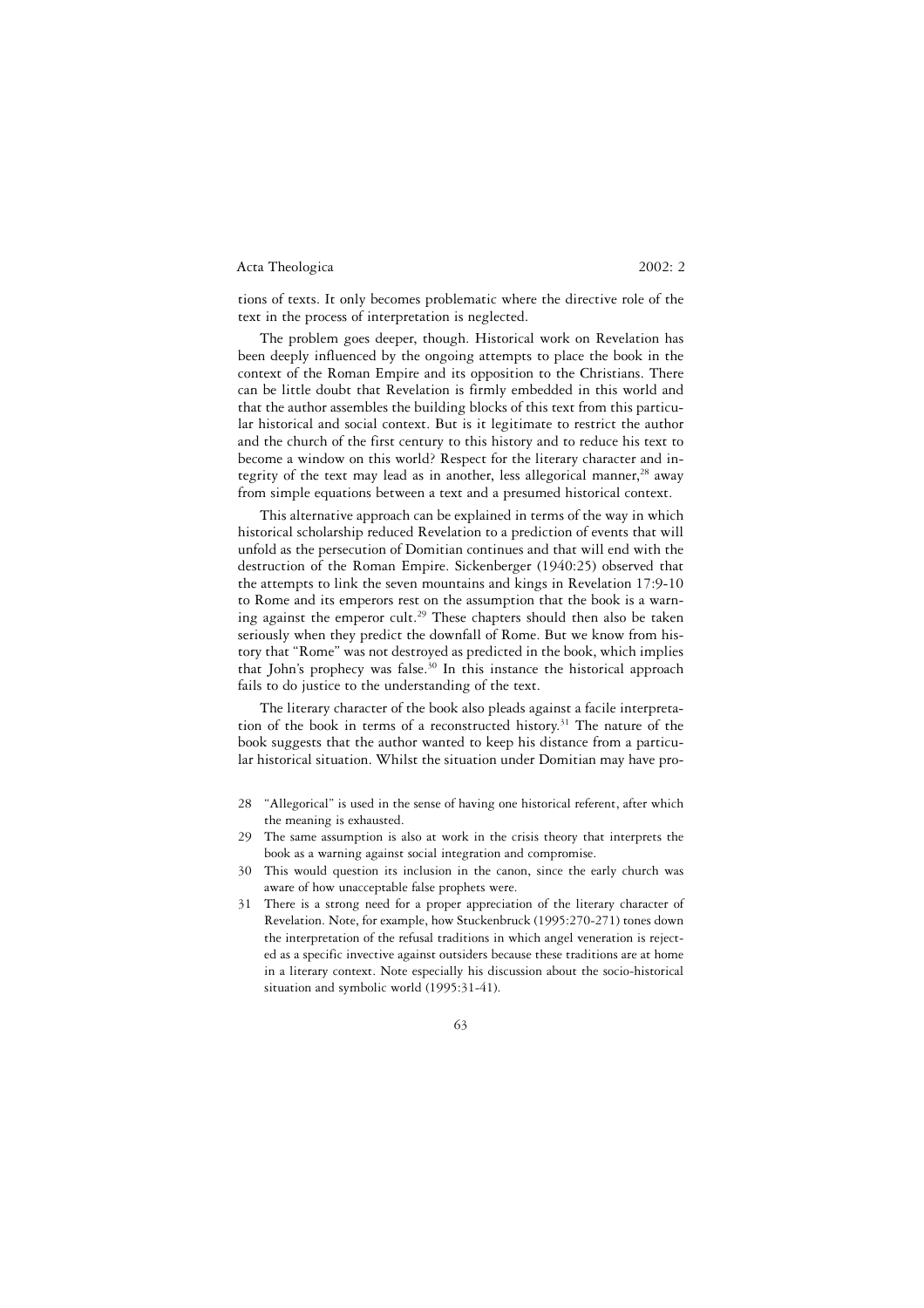vided the final impulse towards the writing of the book, the language and symbols refer to more than this situation only. The author was aware of a long history of rejection of God's message by peoples of the world and the Jewish groups. Nero made a impression on him, leading to the incorporating of the *Nero redivivus* tradition in Revelation 13 and 18.32 But his history does not refer to one or two major figures like Nero or Domitian. These two figures are part of a wider social context that believers experienced as deeply threatening, especially, as Croix has pointed out, because of the way in which pagan society expected the same religious positioning from Christians that they themselves had.<sup>33</sup> And it has often been remarked what intense pressures had been put on those who forsook their previous allegiances. In the cities of the Roman Empire such switches were often quickly observed and deeply censured. In this regard it is noteworthy what Giblin (1991:10) writes,

(W)orldwide Roman imperial policy, with its deification of the Emperor, provided a *ready example* of colossal opposition to God. The world-reign of God, which was the quintessence of apocalyptic concern, could in John's day find no better counter-image than caricature of Rome. Lastly, no doubt in his own experience as in that of fellow believers who shared John's urban environment, social discrimination and occasional violence (like the murder of Antipas, 2:13) easily gave rise to a perception of *ongoing* oppression (my emphases).

"Ongoing" must be understood in terms of a long history. Persecution in Revelation is closely linked with the Christ events and with Hebrew Scriptures. The crucifixion of Christ, model of the persecution of the faithful, is mentioned in Revelation 11:8 in an interesting manner: the city where He was crucified is also the place where the two witnesses were killed. At the same time, the place is described as Sodom and Egypt, the classic names for those with a godless lifestyle and who persecuted the people of God. By many references to and dependence on Daniel (with its history of Antiochus Epiphanes) and references to the persecution of other prophets, the text displays sensitivity for the many ways in which evil persecuted those who proclaim God's will. John reads the history of the faithful as a history of persecution. His text takes his readers on the sorrowful jour-

- 32 Cf. the above quoted observations. Cf. also Giblin (1991:10) ... like that of Nero (A.D. 67) before it, Domitian's hostility vividly raised the prospect of what Christians could expect from Rome.
- 33 It is often said that Paul's position is more open and tolerant. This may be the case in the Corinthian correspondence, but in 1 Thessalonians he is not as compromising (e.g. 1 Thess. 1:3, 6, 9; 3:3, etc.).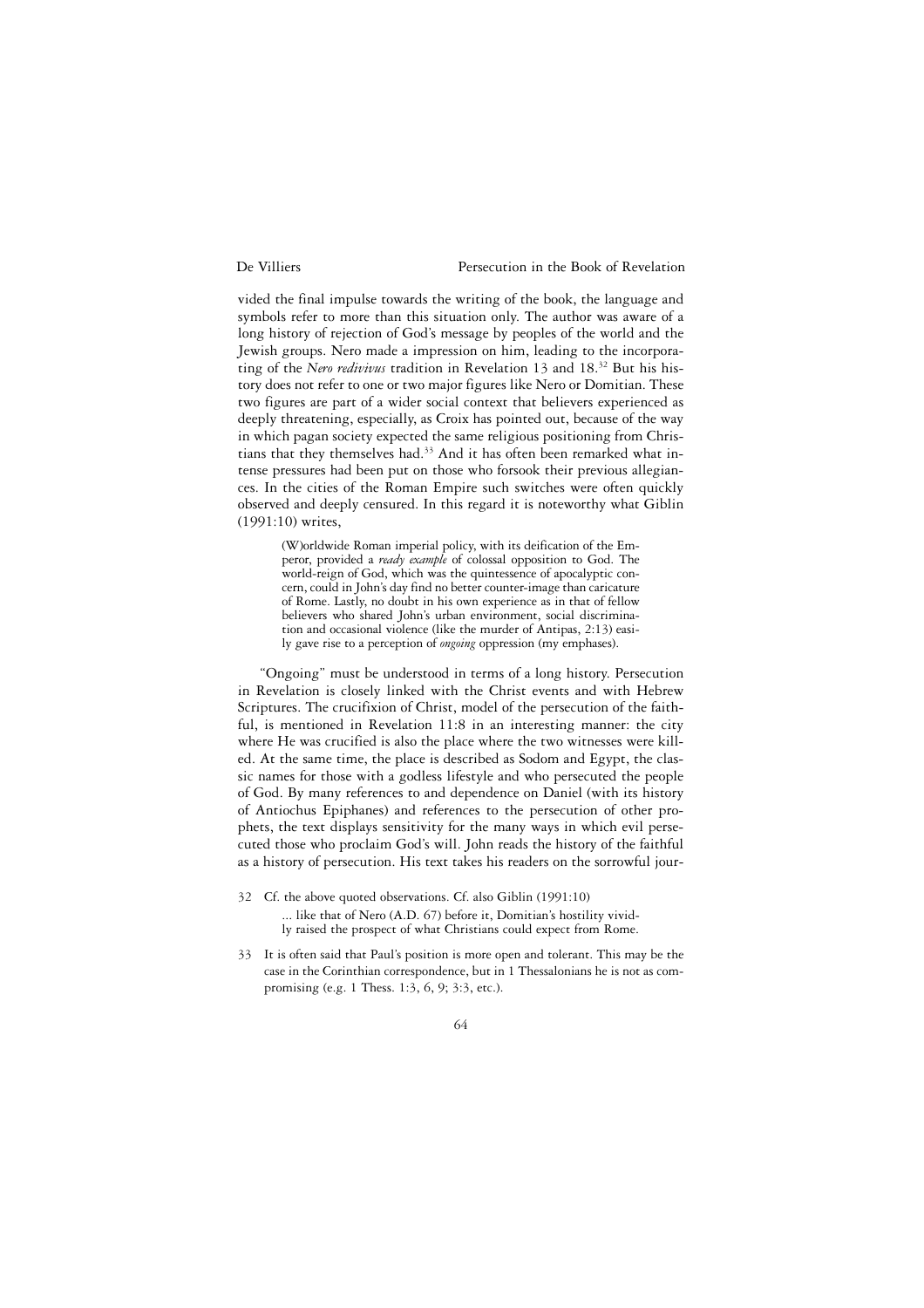ney of the faithful through the ages. In depicting this journey, John transcends his own time and his own historical situation.<sup>34</sup>

To link persecution in Revelation to one particular instance in history, is to overlook these complexities of the text and the history in which the text wanted to situate itself. The author of the book was aware of a long and complex history of persecution of the faithful. His book is not about a single incident of extreme proportions. If the faithful experienced persecution in the time of the prophets, including Daniel with his desolation of the abomination, in the time of Jesus, in the time of Nero and Domitian, the church as the two witnesses cannot expect something else for themselves.<sup>35</sup> This is what "all the churches," of which the seven Asia Minor churches are representatives and who need to go out as witnesses, should realise (e.g. Rev. 2:23). In this sense his message transcends the boundaries of one situation. It has a paradigmatic character. The text itself directs the reader beyond one particular situation.

Sickenberger (1940:25) drew attention to the way in which John purposefully wrote in a general manner:

Man übersah bei all diesen Anwendungen auf konkrete Einzelereignisse… dass die Schilderungen der Apk mit Absicht sehr allgemein gehalten sind und deshalb auf verschiedenen Zeiten und Vorgänge passen. Darum hat mit dem Fortschreiten der Kirchengeschichte immer eine Einzeldeutung die andere abgelöst. Man hätte aber daraus lernen können, dass die Apk die Zukunft nur in Zusammenhang ähnlicher und sich wiederholender Ereignisse schildert. Die meisten Berichte sind generisch und typisch aufzufassen und wollen zeigen, welche Art von Schicksalen die Christen während ihres Lebens noch treffen wird.

The lack of specificity, so obvious because of the many opposing interpretations of the book, is not a matter of confusion in the material, but it is done on purpose in the light of the author's intention to write paradigmatically about the fate of Christianity in this dispensation. Though he

- 34 Giblin (1991:10) wrote that the opposition to Christians "fostered the prophetic-apocalyptic desire for a definitive manifestation of God's justice on the 'sinful structure' of pagan society." More than this, the opposition recalled the suffering and persecution of the prophets and the faithful in the history of Israel. This is expressed in the universal character of the final reference to the persecution of the saints and the prophets: "And in you was found the blood of prophets and saints, and of all who have been slaughtered on earth" (Rev. 18:24).
- 35 Cf. the fuller discussion below.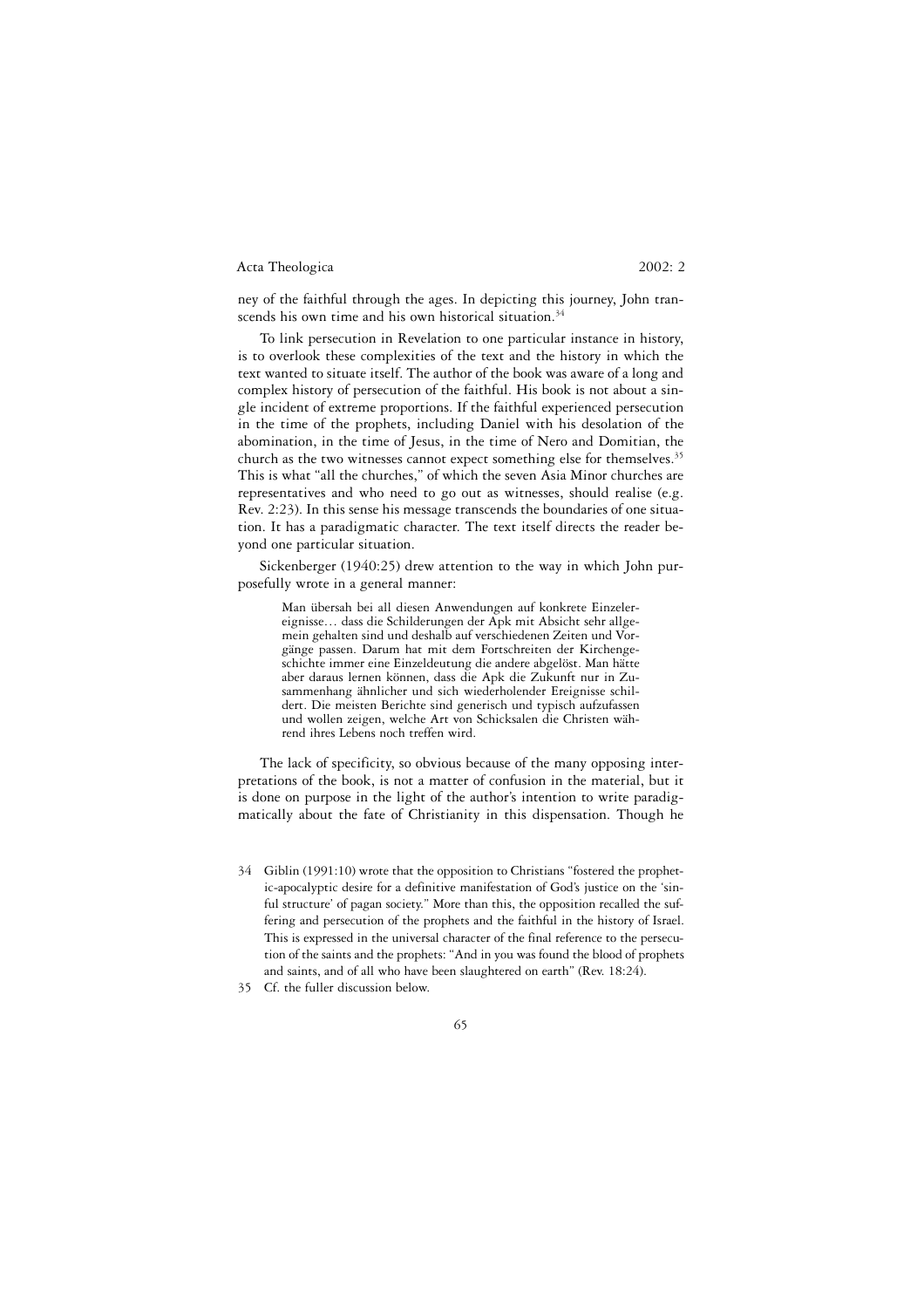takes his building blocks from the situation in which he wrote, he does not write merely and only about the situation in which he wrote:

Der Apk. ist also keine Darstellung der damaligen Zeit, durch die man wie ein Transparant die Zukunft erkennen kann, sondern eine Zukunftsgemälde, das auch mit einzelnen Farben der Gegenwart gemalt worden ist (Sickenberger 1940:26).

The portrayal in Revelation of evil in the future that will surpass the evil of his time and situation repeats what early Christian tradition presented in similar vein in prophetic passages in the Synoptic Gospels (e.g. Mt. 23). Both these instances contain literary reflections on the future fate of the church.

With these remarks the importance of the persecution motif in the text is acknowledged, but the text is not explained exclusively in terms of the historical situation or perceptions of the author about his own time. The text reveals that the author purposefully spoke generally about the future of the church, but then in terms of the present and the past.<sup>36</sup> Whilst there is evil, the church must be aware of what the future holds and how to prepare for it.<sup>37</sup>

The *Wirkungsgeschichte* of Revelation shows that later generations recognised it as a multivalent and rich text, relevant for much more than its own situation. The learned character of the book reflects the activity of an author that wanted to speak about the inexpressible, the intangible and transcendent matters that unfolded over centuries and affected many generations of faithful. In wanting to do this, he incorporated traditions that made his book into much more than only an attempt to console a few dislocated and

- 36 In the introduction to his commentary Giblin (1991:10) wrote, "... like that of Nero (A.D.67) before it, Domitian's hostility vividly raised the prospect of what Christians could expect from Rome." In terms of the criticism expressed in this section, one could amend this to remark that like the actions of Nero, Domitian's hostility vividly raised the prospect of what Christians could expect from evil.
- 37 John wrote his text in a time that the *Naherwartung* has generally subsided. Though his book contains some passages in which a near expectation is mooted, the seminal passage in which the saints are told to be patient (Rev. 6:9ff.) suggests that the book should not be read simplistically as expecting the end in the immediate future. The literary nature of the book, suggesting that it was designed and written over a long period of time and aspects of its contexts, confirms this (cf. e.g. Sickenberger 1940:25-26). This contributes towards understanding the future references to persecution as typical and paradigmatic.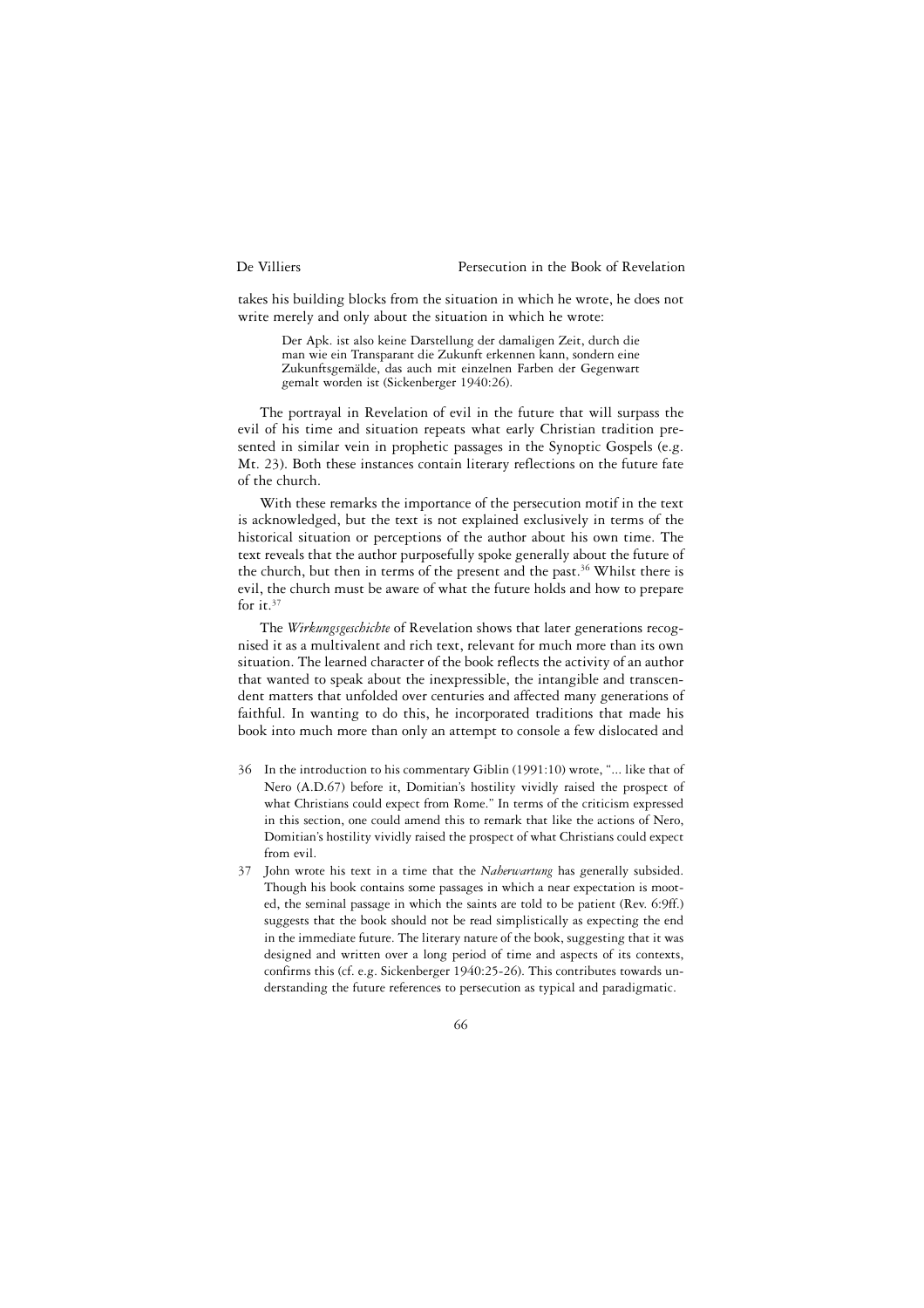nervous believers. To reduce the book to a historical moment in a closed communication process is to ignore the directions of the text.

Seen in this way, persecution in Revelation is not simply about Domitian hatred of Christians nor about perceptions of a confused apocalyptist, but is developed as a central theme in a literary manner as a response to events in the time of the author in the light of the ongoing history of believers who chose to remain faithful to God whatever the consequences.

## BIBLIOGRAPHY

#### AUNE D E

1996-1998. *Revelation*. *I-III*. Waco: Word.

#### BAUCKHAM R J

1993. *The climax of prophecy. Studies on the Book of Revelation*. Edinburgh: Clark. 1993. *The theology of the Book of Revelation*. Cambridge: Cambridge University Press.

### BACKHAUS K

2001. Die Vision vom ganz Anderen. Geschichtlicher Ort und theologische Mitte der Johannse-Offenbarung. In: K. Backhaus 191:10-53.

### BACKHAUS K (Hrsg.)

2001. *Theologie als Vision. Studien zur Johannes-Offenbarung*. Stuttgart: Verlag Katholisches Bibelwerk. SB 191.

#### BELL A A

1978. The date of John's Apocalypse: the evidence of some Roman historians reconsidered. *NTS* 25:93-102.

#### BOUSSET W

1906. *Die Offenbarung Johannis*. Göttingen: Vandenhoeck & Ruprecht.

## CAIRD G B

1966. *The Revelation of St John the Divine*. Edinburgh: Clark. Black's New Testament Commentaries.

#### COLLINS A Y

1984. *Crisis and catharsis. The power of the Apocalypse*. Philadelphia: Westminster Press.

#### COURT J M

1986. *Revelation*. Sheffield, JSOT Press.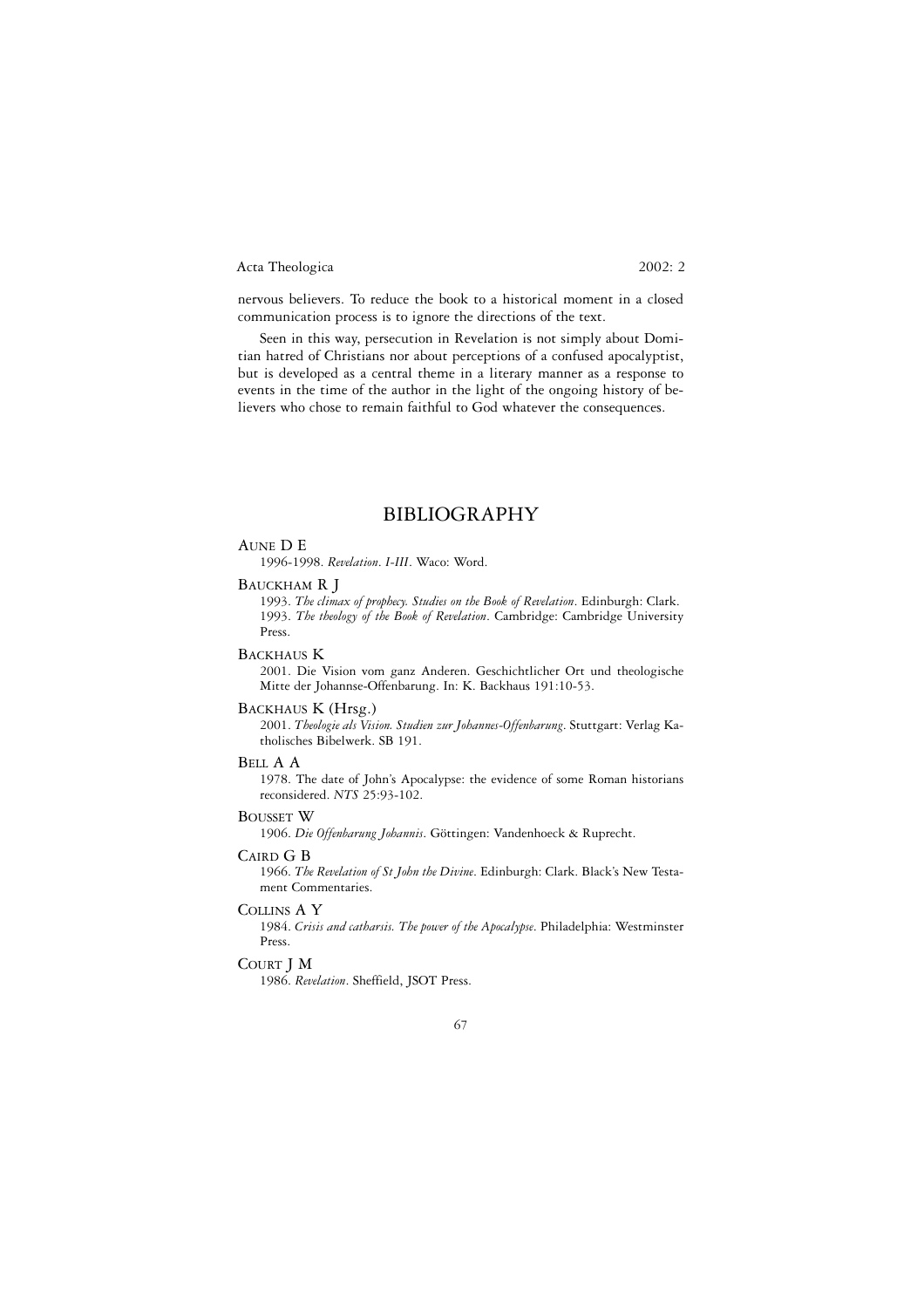#### FEKKES J

1994. *Isaiah and prophetic traditions in the Book of Revelation. Visionary antecedents and their development*. Sheffield: JSOT. JSNTSSS 93.

#### GAGER J

1975. *Kingdom and community*. Englewood Cliffs: Prentice-Hall.

#### GIBLIN C H

1991. *The Book of Revelation. The open book of prophecy*. Collegeville: Liturgical Press. Good News Studies 34.

#### HEMER C J

1989. *The letters to the seven churches of Asia in their local setting*. Sheffield: University of Sheffield. JSOT Supplement Series 11.

#### KAMPLING R

2001. Vision der Kirche oder Gemeinde eines Visionärs? Auf der Suche nach der Ekklesiologie der Johannes-Offenbarung. In: K. Backhaus:121-150.

### KIDDLE M

1946. *The Revelation of St. John*. London: Hodder & Stoughton.

## KNIGHT J

1995. *The Ascension of Isaiah*. Sheffield: Sheffield Academic Press. 1996. *Disciples of the Loved One: studies in the Christology, social setting and theological content of the Ascension of Isaiah*. Sheffield: Sheffield Academic Press. 1999. *Revelation*. Sheffield: Sheffield Academic Press. Readings: A New Biblical Commentary.

#### KOWALSKI B

2001. Das Verhältnis von Theologie und Zeitgeschichte in den Sendschreiben der Johannes-Offenbarung. In: K. Backhaus:54-76.

#### LOHMEYER E

1953. *Die Offenbarung des Johannes*. Tübingen: Mohr. HNT 16. 1982 [1934]. Die Offenbarung des Johannes. TR NF 6 (1934), 278-286, NF 7, 62. Repr. In: K. Koch & J. M. Schmidt, *Apokalyptik*. Darmstadt: Wissenschaftliche Buchgesellschaft, 1982.

#### METZGER B

1993. *Breaking the code: understanding the Book of Revelation*. Nashville: Abingdon.

## MOUNCE R H

1977. *The Book of Revelation*. Grand Rapids: Eerdmans. NICC.

### NANZ C

2001. "Hinabgeworfen wurde der Ankläger unserer Bruder…" (Offb 12,10). Das Motiv vom Satanssturz in der Johannes-Offenbarung. In: K. Backhaus:151- 171.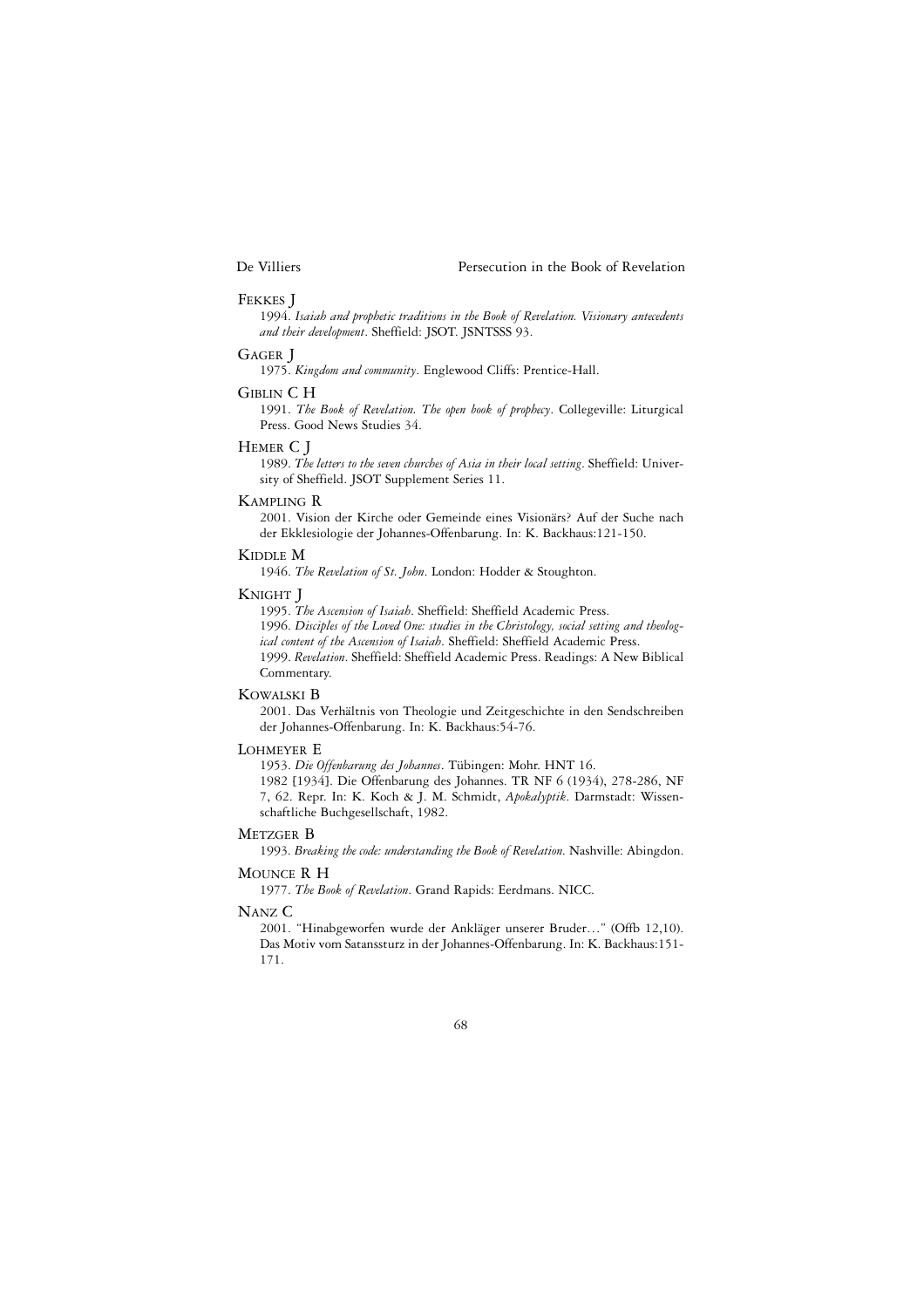#### NIKOLAINEN A T

1968. Über die theologische Eigenart der Offenbarung des Johannes. *ThLZ* 93: 162-170.

#### ROBINSON J A T

1976. *Redating the New Testament*. Philadelphia: Westminster.

#### ROLOFF J

1984. *Die Offenbarung des Johannes*. Zürich: Theologischer Verlag. Züricher Bibelkommentare 18.

#### ROSSING B

1999. *The choice between two cities. Whore, bride and empire in the Apocalypse*. Harrisburg: Trinity Press International. HTS 48.

#### SAFFREY H D

1975. Relire l'Apocalypse à Patmos. *RB* 82:384-417.

#### SCHOLTISSEK K

2001. "Mitteilhaber an der Bedrängnis, der Königherrschaft und der Ausdauer in Jesus" (Offb 1,9). Partizipatorische Ethik in der Offenbarung des Johannes. In: K. Backhaus:172-207.

### SICKENBERGER J

1926. Die Johannesapokalypse und Rom. *BZ* 17:270-282. 1940. *Erklärung der Johannesapokalypsen*. Bonn: Peter Hanstein. 1946. Die Messiasmutter im 12. Kapitel der Apokalypse. *TQ* 3.

### SCHÜSSLER FIORENZA E

1989. Revelation. In: E. J. Epp & G. W. MacRae (eds.), *The New Testament and its modern interpreters*. Atlanta: Scholars:407-427.

1991. *Revelation. Vision of a just world*. Minneapolis: Fortress. Proclamation Commentaries.

#### SÖDING T

2001. Gott und das Lamm. Theozentrik und Christologie in der Johannesapokalypsen. In: K. Backhaus:77-120.

#### SWETE H B

1909. *The Apocalypse of St John. The Greek text with introduction, notes and indices*. London: MacMillan.

#### THOMPSON L L

1990. *The Book of Revelation: apocalypse and empire*. Oxford: Oxford University Press.

#### VAN HARTINGSVELD L

1985. *Revelation. A practical commentary*. Grand Rapids: Eerdmans.

#### VAN SCHAIK A P

1971. *De Openbaring van Johannes*. Roermond: Romen.